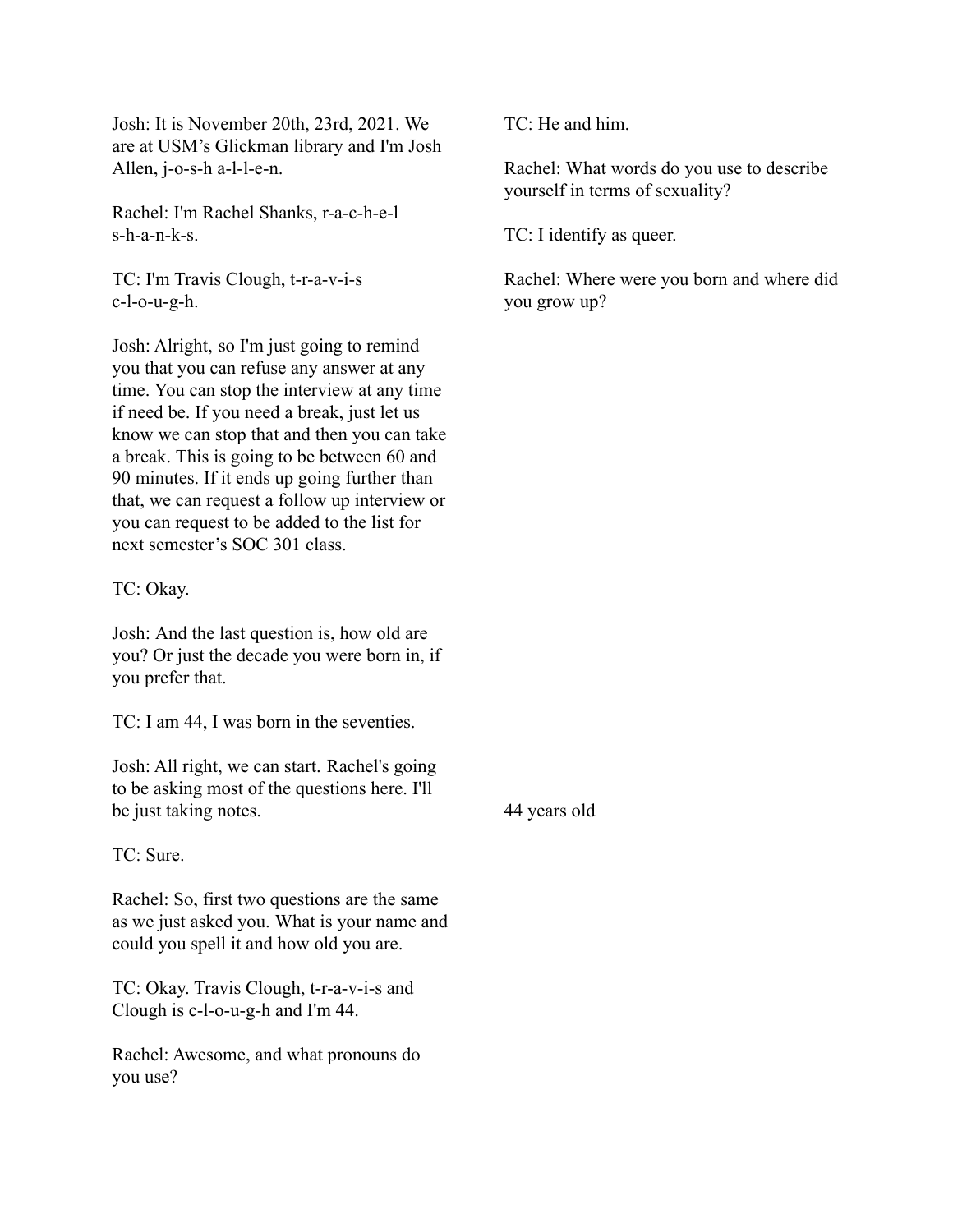He/Him pronouns

Identifies as queer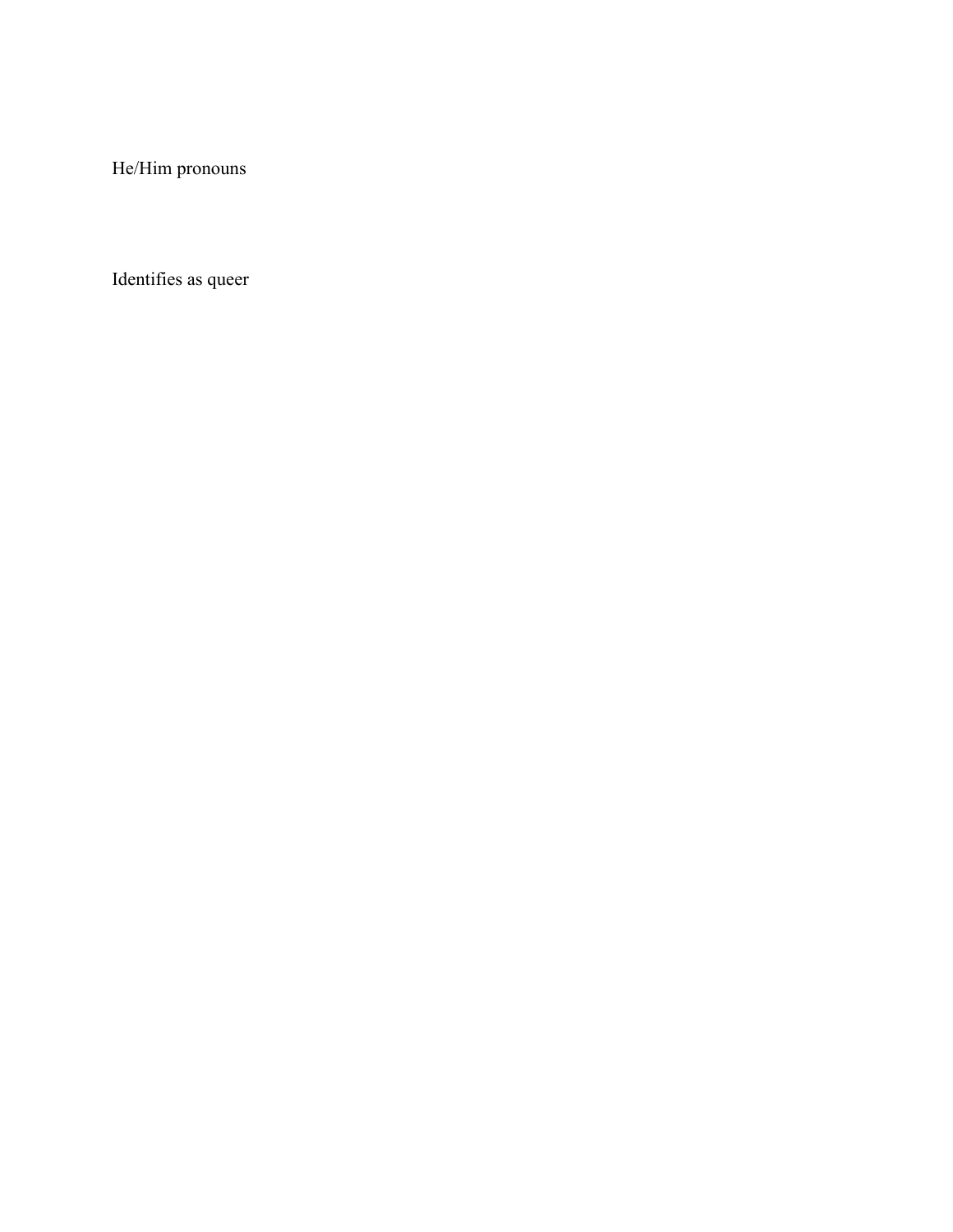TC: I was born in Augusta, Maine, and I grew up in several towns, but fourth grade through the end was Bucksport.

Rachel: Do you have any siblings? And did you have both parents present?

TC: Yes, both parents were present and I have two siblings. I'm the middle child and one lives in England now and the other lives in Philly.

Rachel: What is your relationship to your family as an adult?

TC: It's much different from when I was a kid. As an adult, I feel like I… and as the middle kid, I feel like this is very typical and I'm the kid that's home or I've been trying to get home for 20 years, I'm finally home and I literally just got off the phone with my mother. I'm ready to go up there. Would never move back there. But I like my parents very much, I love them very much and I know that they adore me as well. And so it's… it's very good.

Rachel: Is there any specific reason why you wouldn't move back home?

TC: As a queer person, I don't live in small community.

Rachel: Did you have any close friends growing up?

TC: Yes. They kind of shifted around, I guess. Like I kind of had this gaggle of female friends in junior high. And then as I kind of came into myself at a sort of more broad reach of friends. And then there was like a gaggle of guys I would hang out with because I became a skater and we would just play video games and skate. And then eventually I, yeah, like in high school I

happened to join the drama club because that's the only place you find other people like you. And of course, the word queer didn't exist yet. I mean, it existed decades before, you know, it was like a really derogatory thing, but people weren't saying that word in either direction, bad or good. But yes, so we found each other. A few of us did end up becoming queer, ironically, and this is a very small town, but yeah.

Rachel: Are you still close with any of them now?

Born in Augusta, raised in Bucksport

Two siblings Middle child

Never move back to Bucksport

Doesn't like small communities

A lot of female friends

Skater/ skater friends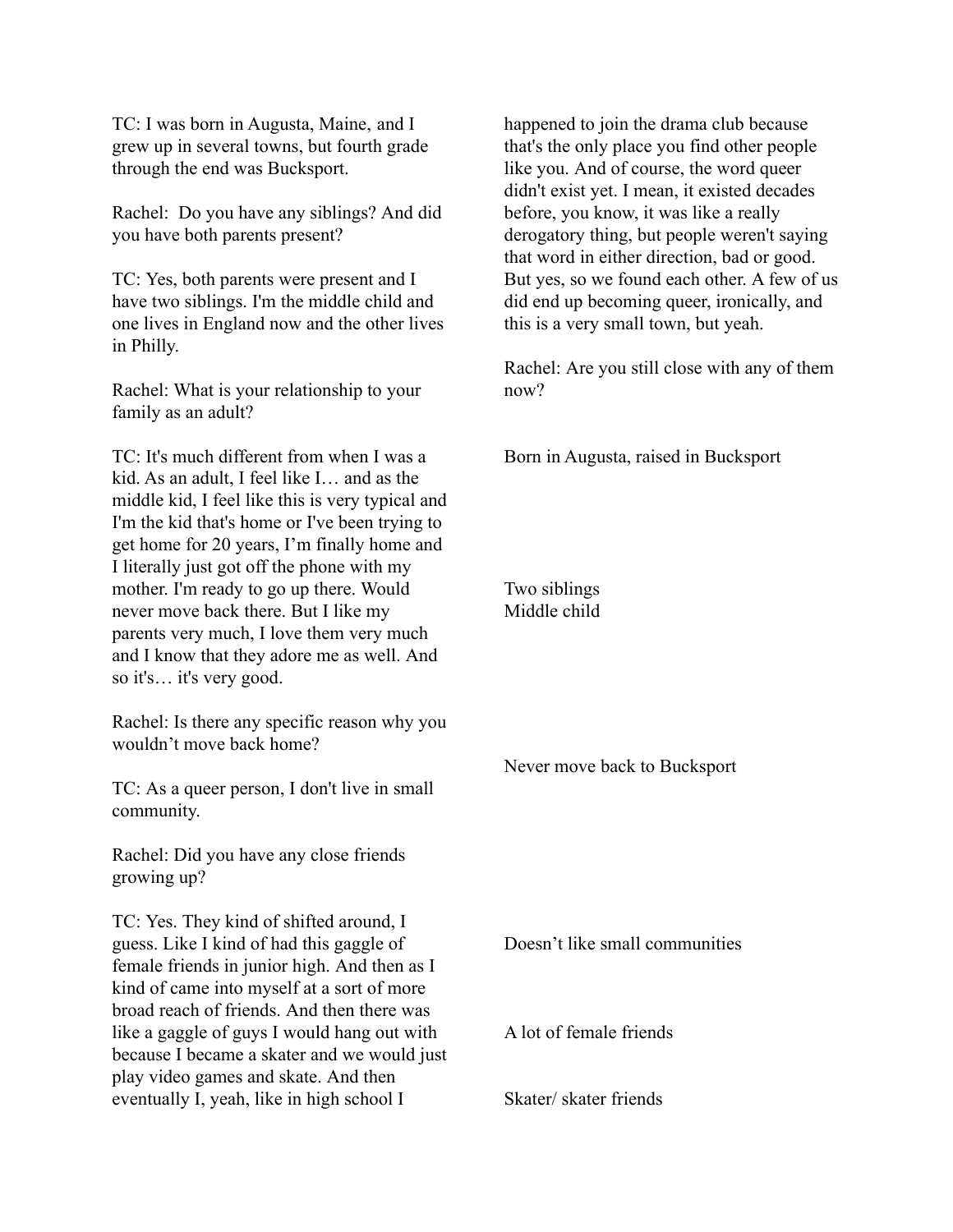Drama club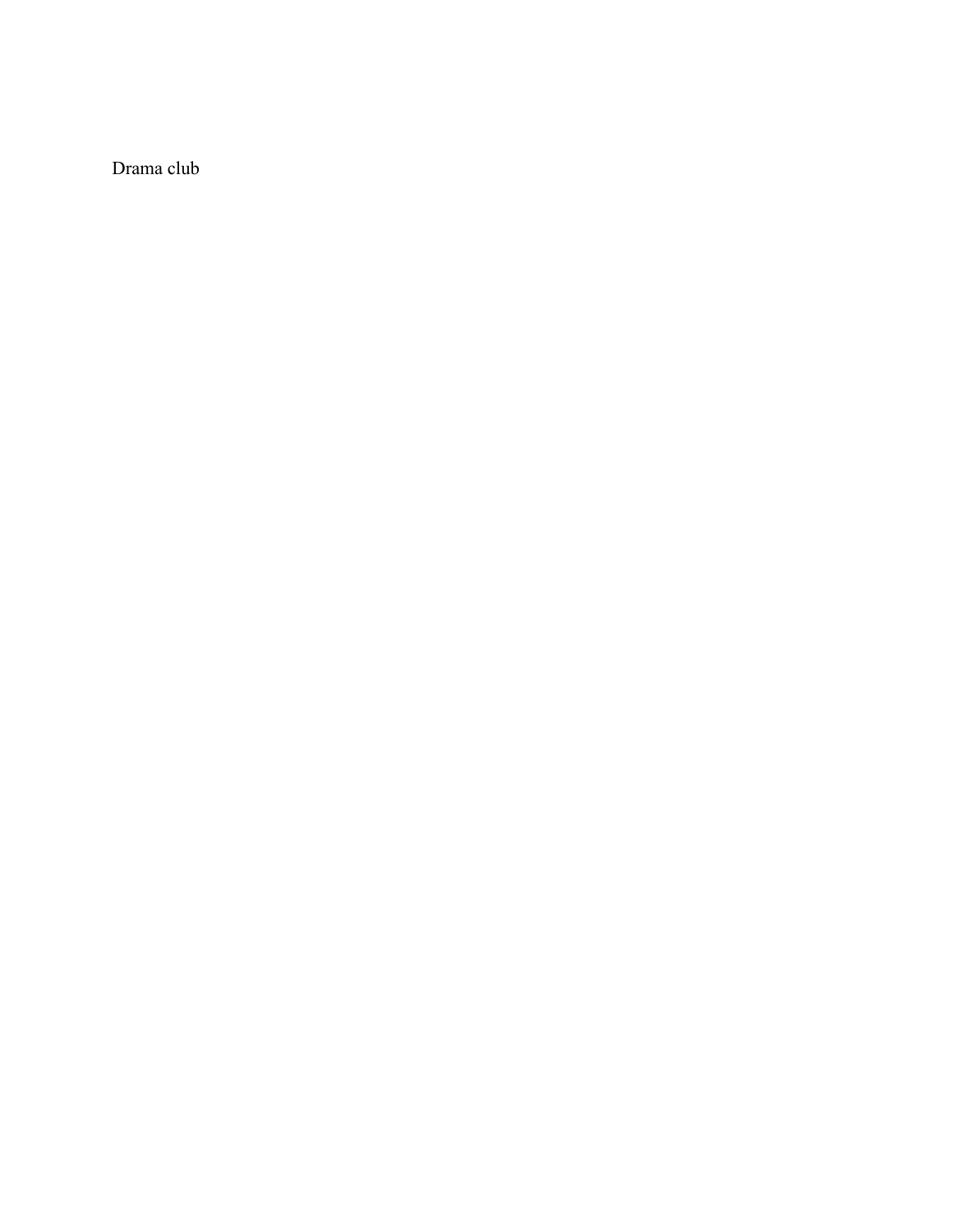TC: Yes. Well, actually, that leads me to moving back home. My first boyfriend. He ended up actually being gay too. Of course, I was a girl at the time. He passed away. We were tight right to the end and he had a heart attack at 41. He was living in Bangor at the time and I moved home because it was finally like I've been trying to get home for 20 years and now it's like, people die. And I just wasn't ready for it. And I wasn't ready for my parents to just die or anyone else to die without me being here, like home where I've been wanting to come back to. And it was like that thing where I had been like waiting for the sign of the moment and that was the moment. So I've been home. I got here right before the pandemic. So yes, I was. And so I actually… We have a sort of group of friends. We were all from the drama club, and the band geeks. And we were all really tight. But my friend Tony was… he was my core like he was my person. But that group of friends is still going and we have threads together and every once in a while we'll grab a beer or something. So it is really neat to still have connections to high school.

Rachel: Did you mean Tony in band or drama club too?

TC: It was drama club, yeah.

Rachel: Oh, awesome. So did those friendships change at all when you first came out?

TC: Uhm, not really, not because of the coming out. I think it's a typical story. I think what ended up happening is some of us went to college and some of us stayed behind and some of us changed and got married right away and had kids. So there was a lot of those kinds of things, a lot of splintering, if you will. But actually I would say Tony's death was really almost like a

movie. It just, like, brought us back together so that there has been some reconnection, but yeah, it was changes, sure.

Rachel: Are most of your friends part of the LGBT community or heterosexual or a mix?

TC: At this point in my life, almost 100% people that I am friends with are either queer or were queer at one point and now married to somebody cis and het. Every once in a while, I'm like, "Oh, that's really interesting", but it's also the world that I've created and it's the world I want to exist in. And, you know, again, it's not that I have anything against penis. It's just that that's what my world is, you know? Of course, I carry

First boyfriend Ended up gay too BF passed away

Moved home because of death

Tony was core person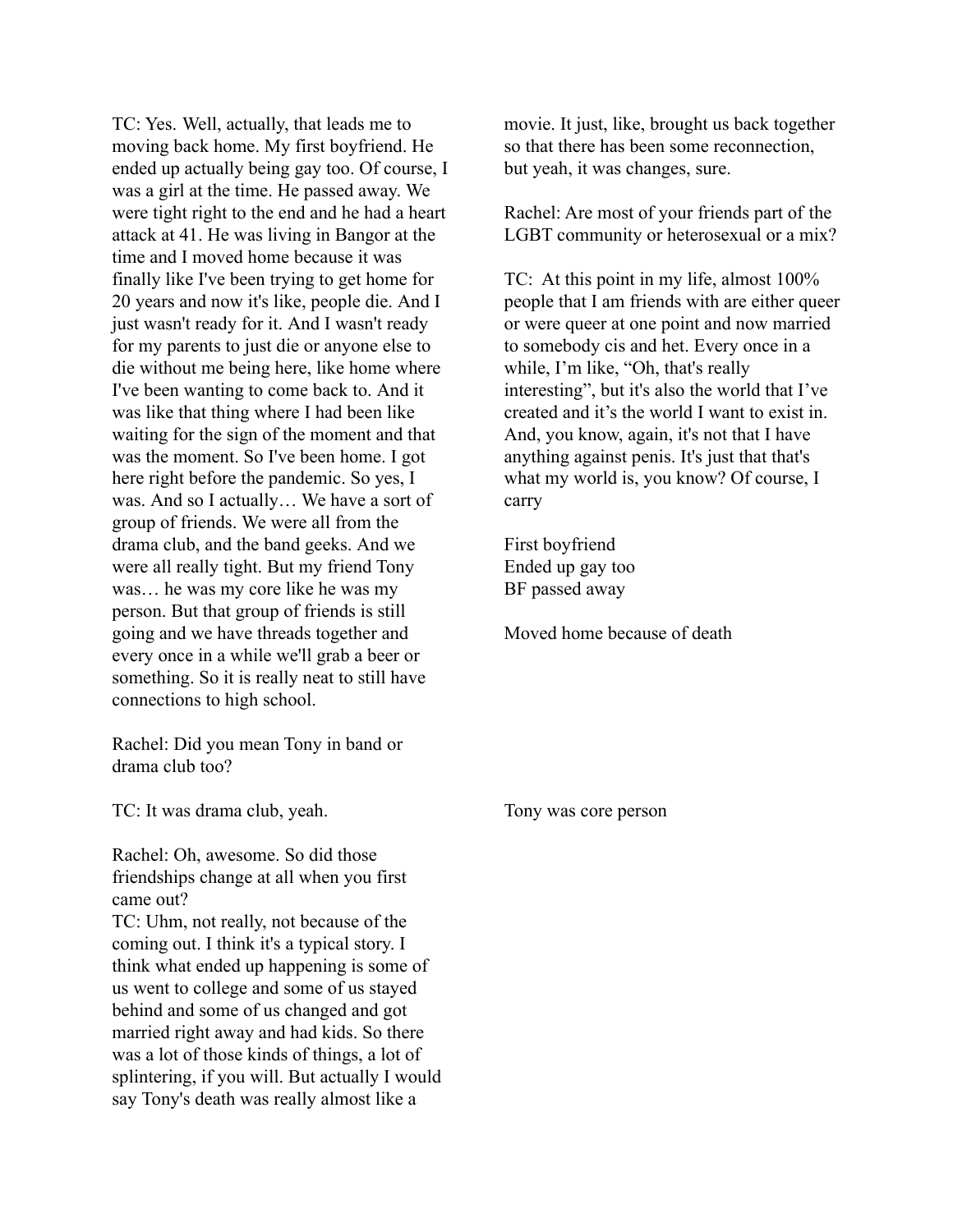Tony's death brought friends together

100% of friends LGBTQ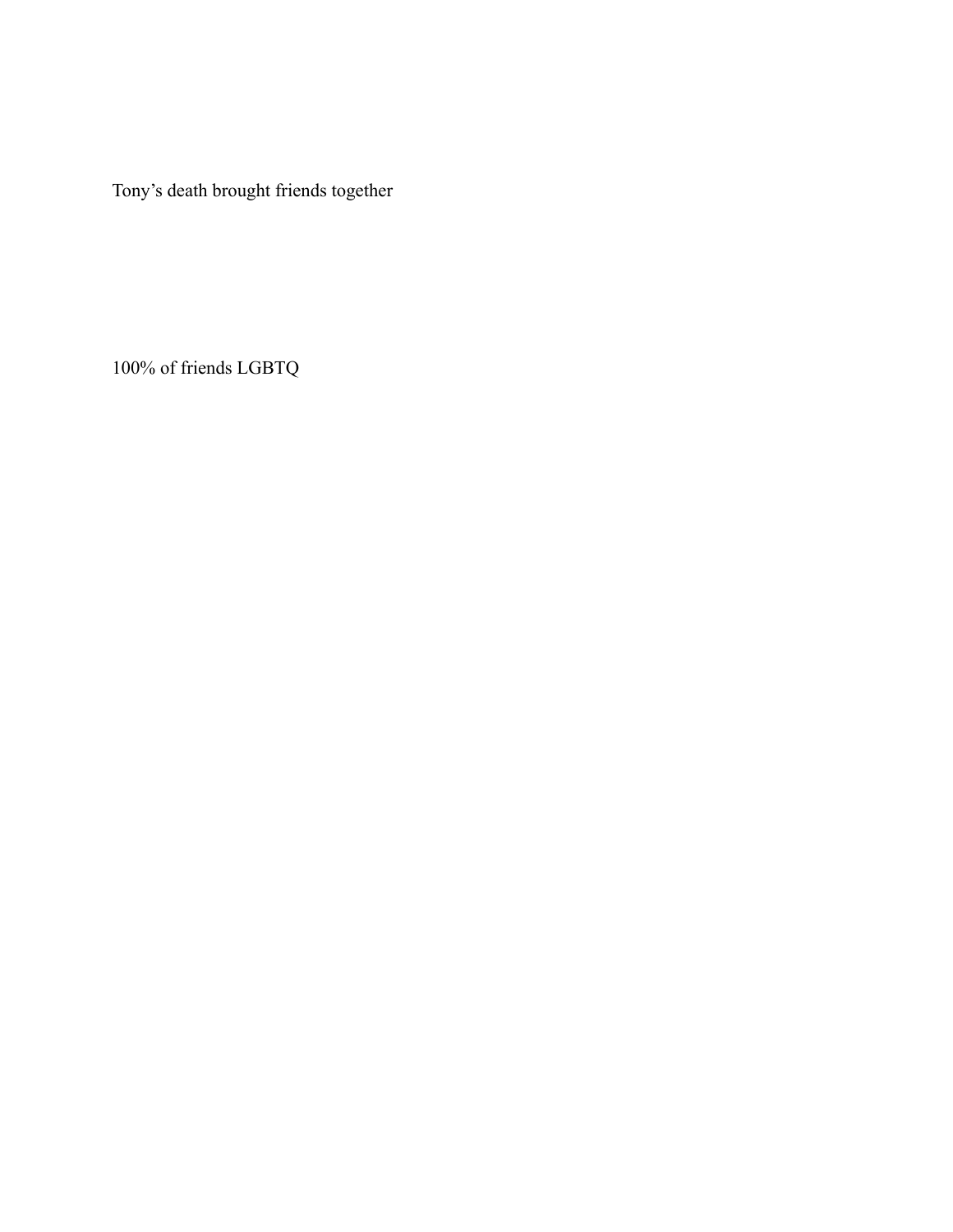on friendly at work or whatever. But I would say, yeah, my intimate, close relationships, 100% everyone's queer.

Rachel: So what does friendship mean to you?

TC: Friendship for me is… is deep. So I used to consider myself having three best friends and one from each walk of life, meaning Tony from high school and then my first college girlfriend and we're still friends and then my life in Boston and I'm still, I still have two of them. And the thing about those two and would have been about the three is that I know I'll be with them to the end of my life. Whereas, I mean, I'm married now. This is on the record, but like partners come and go in a way but friendships for me, you know, I will be with them to the end. I saw one of the questions like, do you consider friends family, and so yes, in a way, yeah. I don't… my siblings aren't really in my life. I don't have children. You know, once my parents are gone, it's kind of it. And, you know, my friends are absolutely my family. So yeah, I… I believe in friendship more than I believe in romantic relationships. Even though I'm in one and I love him dearly. And I want it to last a long time. But I don't know, that's the thing. But I know 100% like two other best friends until, as long as we're still alive. They will be in my life and they will be my connections, my rocks, yeah.

Rachel: And you mentioned Boston as part of your life, can you tell us a little about that?

TC: Yeah. So I graduated from Farmington in 2000 and the internet was barely even alive yet. I remember people like, an email address, and I was like, "what the hell is that?". And I also remember people being

like, yeah, the Internet you can look things up and I'm like, "like what?" What do you do? So I remember looking up like Burton snowboards because that was the only thing I could think to look up and I think they might have had a webpage by then, but anyways, I was like, get me the hell out of Maine, I'm so ready for the city, I want to play. I was playing a ton of like acoustic music by then, but I wanted to be in punk bands. So yeah, I moved to Boston, my ex-girlfriend and I, who, she's my bestie. She lives here now in Portland. She's the one that has a husband now. But we moved to Boston to get out of Maine and we did that through getting to that Americorps program. Like I got a vista job, she got an Americorps job. So we both got jobs in the Boston

Friends are for life

Siblings not in life

Believes in friendships more than relationships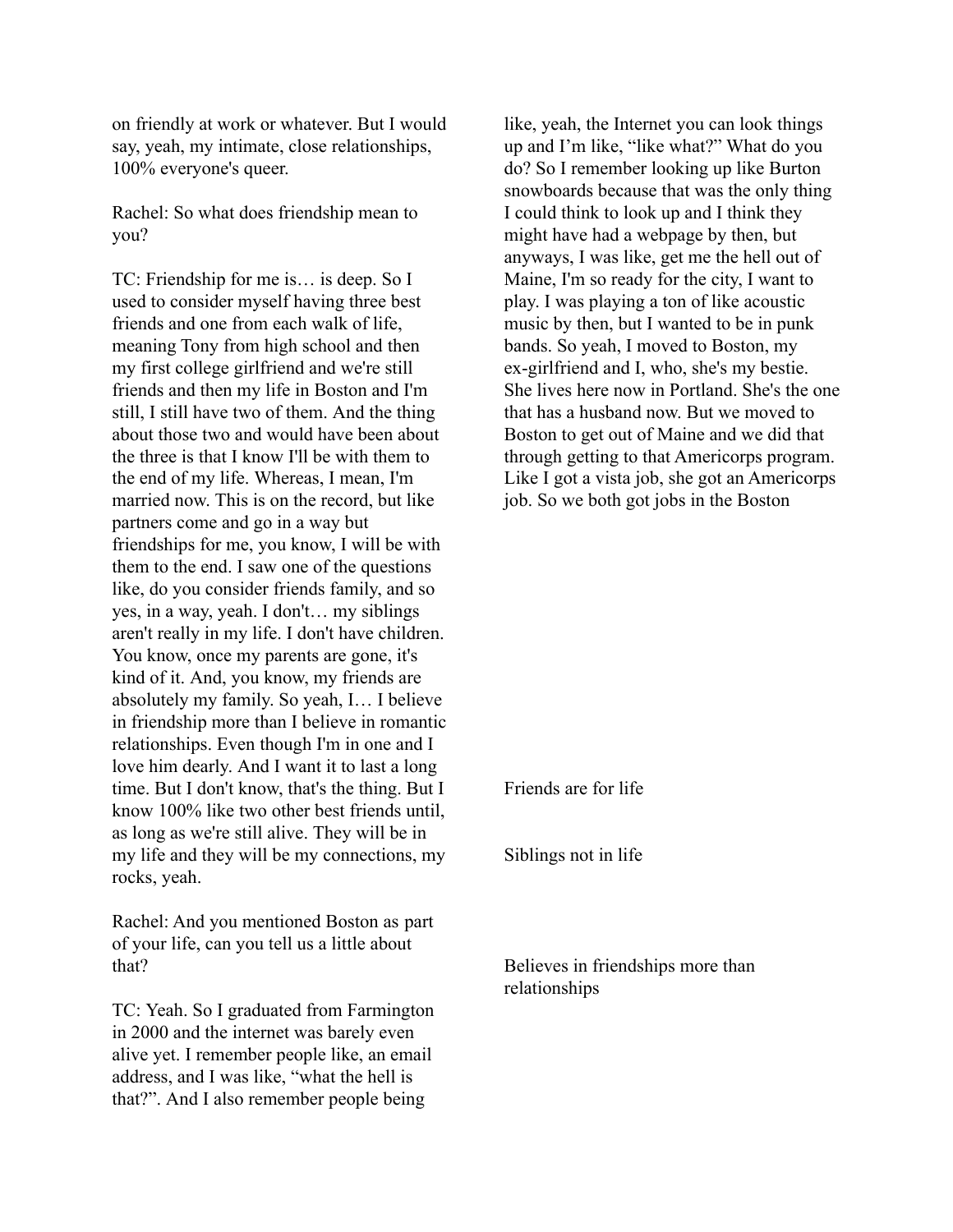Graduated from Farmington in 2000

Burton Snowboards

Moved to Boston

Americorps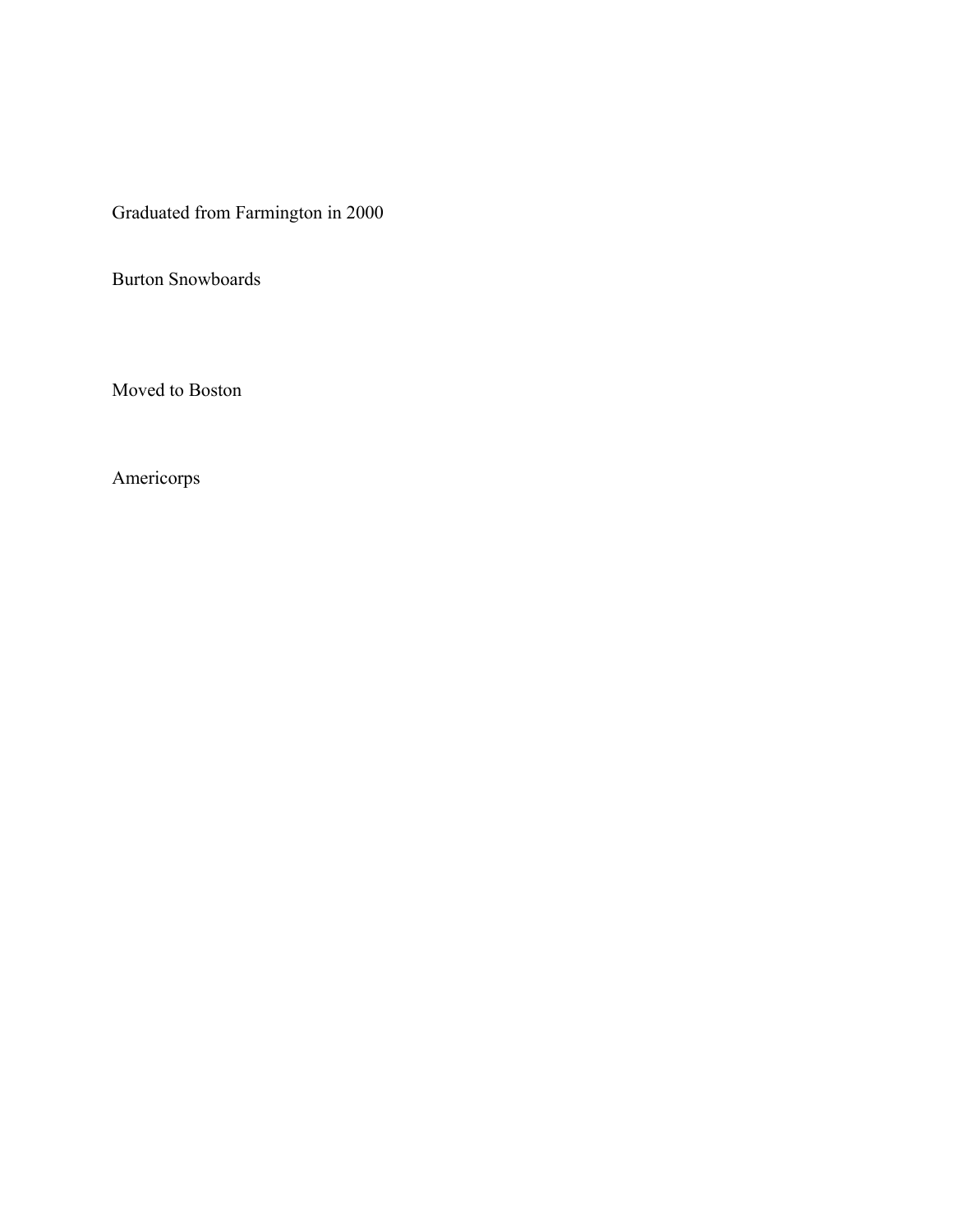area. And that was kind of like how we got to Boston. And then I ended up living there for many, many years.

Rachel: So when did you realize your gender identity was queer or trans?

TC: Well, I think if you go way, way back, there was definitely thoughts and feelings as like a really young kid of like, it's actually because I had a younger brother, and my parents just let me be who I wanted to be. So I was really fortunate in that department. I didn't… I didn't really get like why I wasn't born a dude. But then again, at some point with my parents supporting me, they're like cool, you want BMX, we're going to get you BMX. Like I was nurtured in a way that like my gender wasn't a problem. But then at some point it became a problem, I would say around seventh grade, and also I remember I went to a women's basketball game and everyone had short hair. And I was an athlete, of course. And their hair wasn't getting in their face, of course, I play basketball and I was like, "oh my God, you can play sports without hair getting in your face!". So I was like Mom, can I please cut it off and they're like, absolutely. And it wasn't a political thing, it wasn't anything other than I just don't want my hair in my face. I could play sports better, right? And so I cut my hair off and ever since I cut my hair off, probably since like sixth grade people were like," you're weird". But seventh grade was like, you're fucking wierd, like you're a freak. Like, what are you? Also, I was a giant. I grew really tall. I'm 5'-10" now and I don't know when I became 5'-10", but pretty early. And so that's also pretty hefty. And again, I was a skater, so yeah, I got teased and tormented a lot. So, but again, there was never like, "well, I wonder if I'm trans", that word did not even exist. I mean, sure there were some

front runners as pioneers. But that was not an option or even a thought. And then by high school, I kept my short hair and my style, if you will. And I started dating Tony, but even when I had a boyfriend, people would be walking down the halls and they'd be like, "dyke". And I'd be like, "but I have a boyfriend". I don't get it, you know. So, and that's the other thing about my journey is that I was never attracted to women. I was always attracted to men. And so that became extra, extra confusing because on the outside, I got it. I did look like a dyke, but if I was a woman and I was a lesbian, that would mean I would need to be attracted to women and I wasn't. And so I didn't get it. So, just to make it extra confusing, I actually have two gay aunts. And so I didn't

Feelings of queer as young kid

## Short hair

Grew tall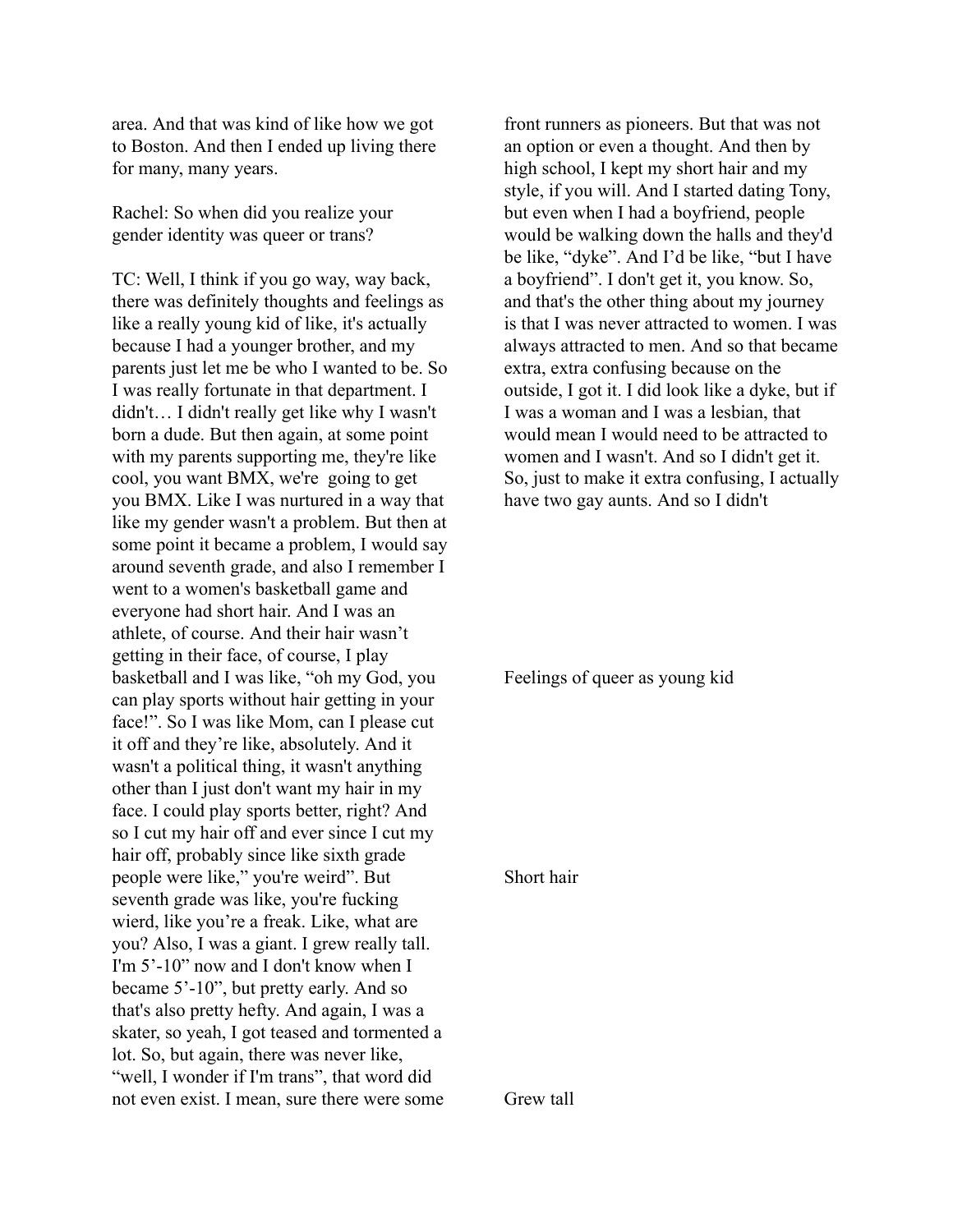Called dyke even with boyfriend

Not attracted to women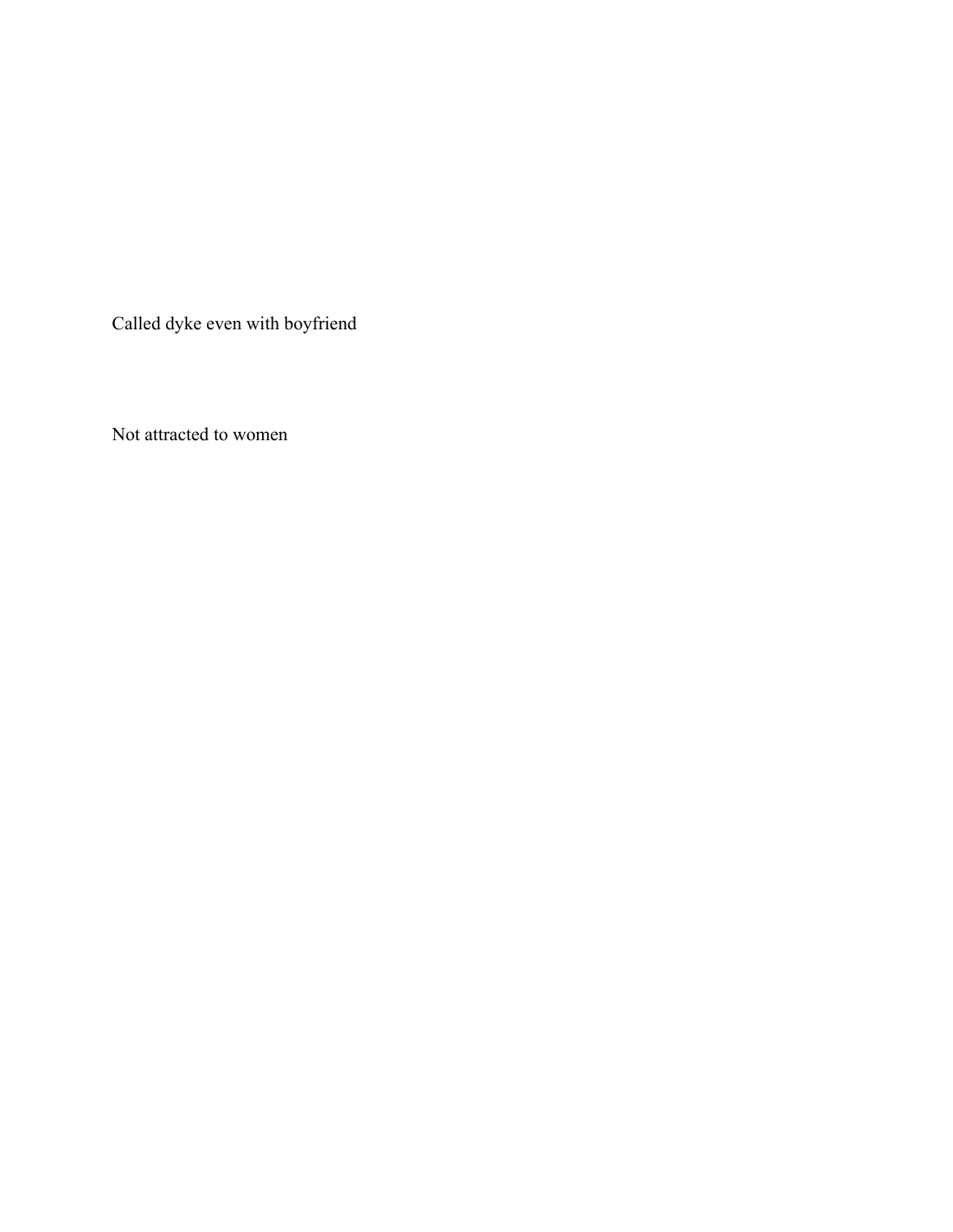know that they were gay growing up, but I knew that I wanted to be like them. One of them drove a motorcycle and was the hockey goalie. He did all the cool things that I thought were really cool. But they were officially… you know, they have female partners. But it wasn't until college and, I remember there's a bunch of really great queer movies from the nineties. And I was watching one of them. And it was like, this is the closest thing I can see. And again, you know, again, not having Internet stuff yet. There was this like a little baby butch and it was like, well, I'm, I'm just gonna do this and then I found myself attracted to other butches. And, so that was kind of like how I sort of entered the queer world, I guess. And then later through a series of girlfriends and again, not really into what I was doing. I was, yes, I'm attracted to them but I couldn't figure it out. I was like a baby dike living in Boston and playing in all these punk bands. I was in this dyke band and this other person would come in and she would like to sleep with men on the weekends. And I was like, "I don't get how that works". Like if you're a dyke, how do you think? Like I don't get it because it wasn't the fluidity we have now or it was like oh, because I thought like once you, once you cross that line, there's no more, you can't like go back and forth or whatever. So that kind of like really blew my mind and then eventually I came out as trans and that kind of changed everything.

Rachel: So when you first came out, who did you come out to and when did you come out?

TC: When I first came out as a dyke, I came out to my mom and that was in the late nineties. And again, because she had two gay sisters, I thought she'd be super excited. Like, I wasn't like preparing some melodramatic speech. I was like, "Mom,

guess what? I'm gay, I'm so stoked! This girl is so cute!". And she had such a disappointed sound in her voice. And I was kinda confused by it. And she was like, Oh, I just I just thought you'd have kids one day and even then I was like, "Oh geez Mom, you know, I think gay people can still have kids and all that business. But I really took that to heart. I really, my mother's opinion mattered a lot to me, still does. I ended up breaking up with that girlfriend and moved to Colorado and then fucked a whole bunch of dudes. And I was like, "I'm not gay, look how not gay I am". And I mean, again though I actually, I'm really attracted to men, so that is actually what I wanted to do, but I needed to get away from that gay identity. But then I moved back to Farmington and I

Movie with baby dyke

Attracted to butches

Boston in punk bands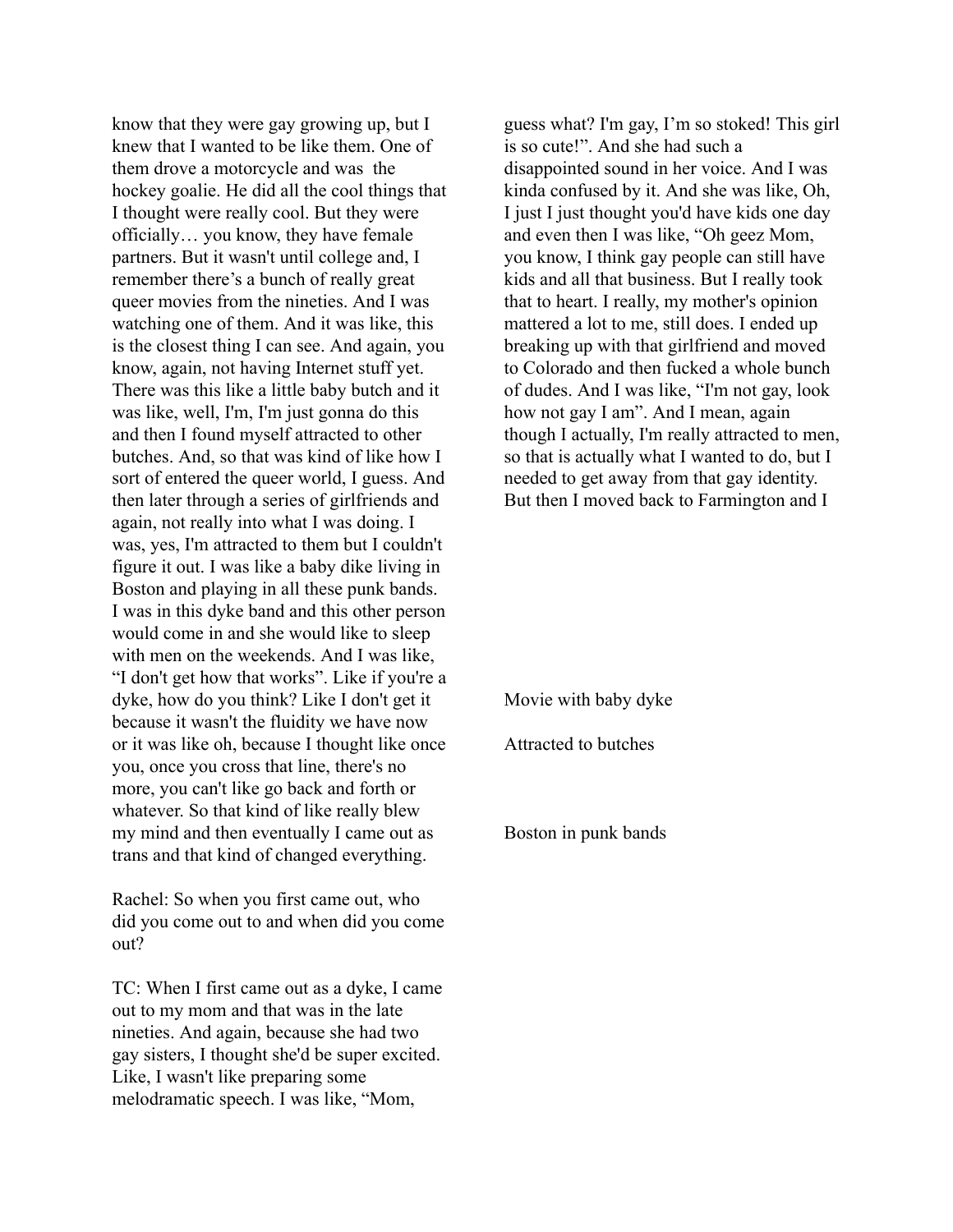Came out as dyke to Mom Gay aunts

Disappointed Mom

Moved to Colorado

Attracted to Men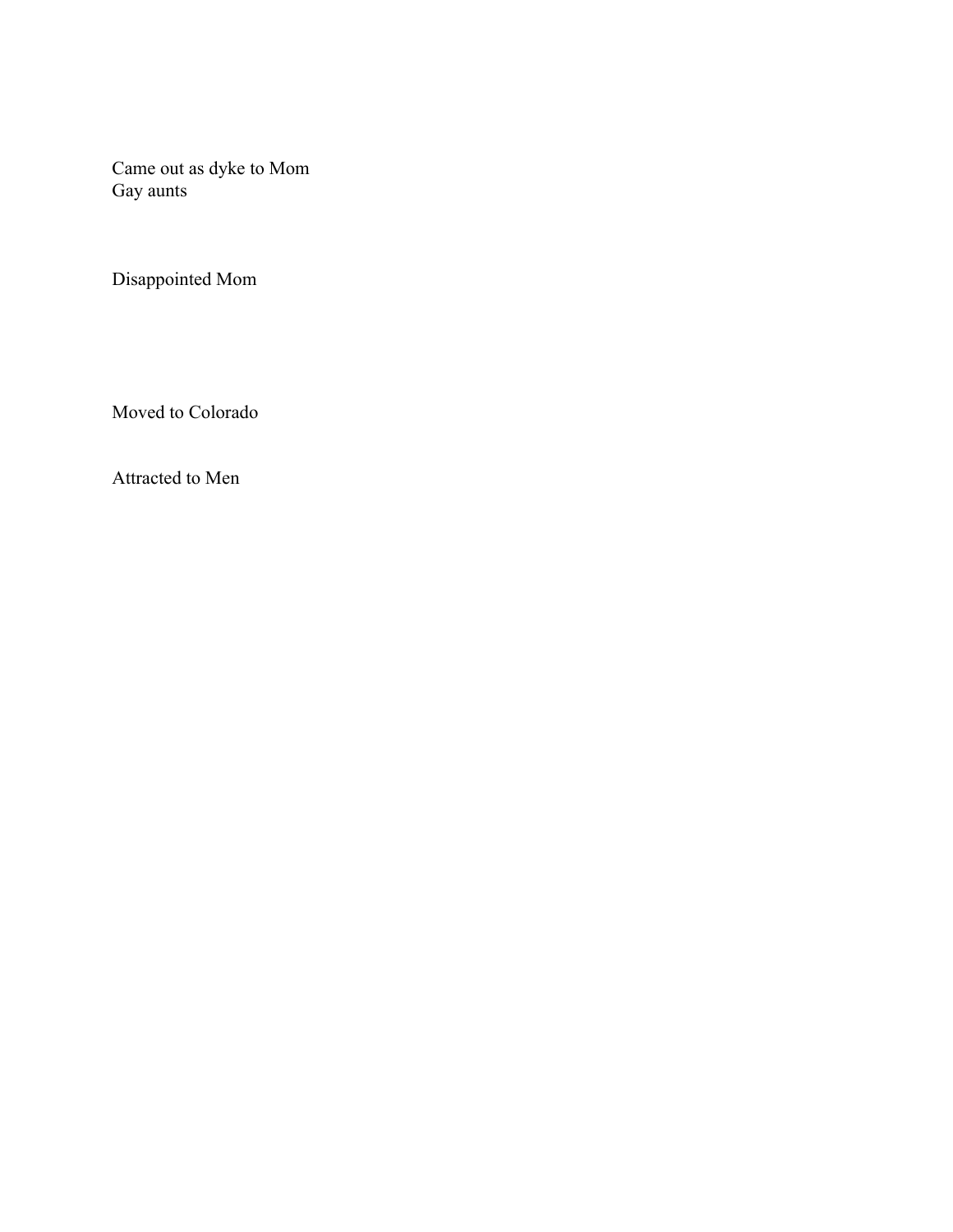met my second girlfriend who's now a really great buddy of mine, we're still friends and he transitioned too. We started dating and that's again, when I was like, "that's it. I know I'm queer". And so this time I just called my Dad and I was like, "Dad I'm gay" or something and he's like, "that's okay. I don't care". And I was like, "okay cool, tell Mom, because I already did that. I already tried telling mom and she was not into it". So that was how I came out as queer. But coming out as trans was slightly different. I think I had been hinting around that I wanted to start exploring this, just kind of dropping hints to my mom and she was like… I don't… she just couldn't hear it. It was like really. And again, she had all these role models of masculine women in her life, including me, like I had grown up masculine and she told her sisters, her sister's called me. They were like, "I used to want to be a man and I don't want to be a man now, I think you're going to regret it". This is back in 2003. Anyways, I ended up starting T without telling my parents because I didn't… I knew how strongly their influence was on me. And so I didn't end up telling them until after I had started so that I knew that I would start.

Josh: So it had been some years between coming out as a lesbian and then coming out as trans?

TC: Yeah. I would say '98-ish was when I came out as a lesbian. And I did identify as a lesbian ,lesbian iand dyke and I don't know if people use those words anymore actually. But like I always feel weird about saying it because I'm like, is that an outdated term but I'm like, that's how I identify it. And then yeah, I came out as trans in 2003.

Rachel: Is that when you started T also?

(34:12) TC: Yes. Yeah. But it was kind of a nonlinear transition. So actually there was a… maybe a third coming out because I… after two years of T and I was living in Boston, I got my birth certificate in Maine changed and I don't know if they had just never done this before because now their policies are different. But at the time they just gave me a whole new birth certificate that said my name was gone and it said male and it said Travis and male and when they sent that to me I was two years into my transition. And this was like the last document. Everything was changed. I'd spent years, I had surgery, you know, money like all this. And I got that. And I felt like I had been erased from the planet. And also I'm one of those trans people that's not ashamed about my Second girlfriend

Dad didn't care about him being gay

Dropping hints about being trans

Aunts did not want to transition

Came out as lesbian in '98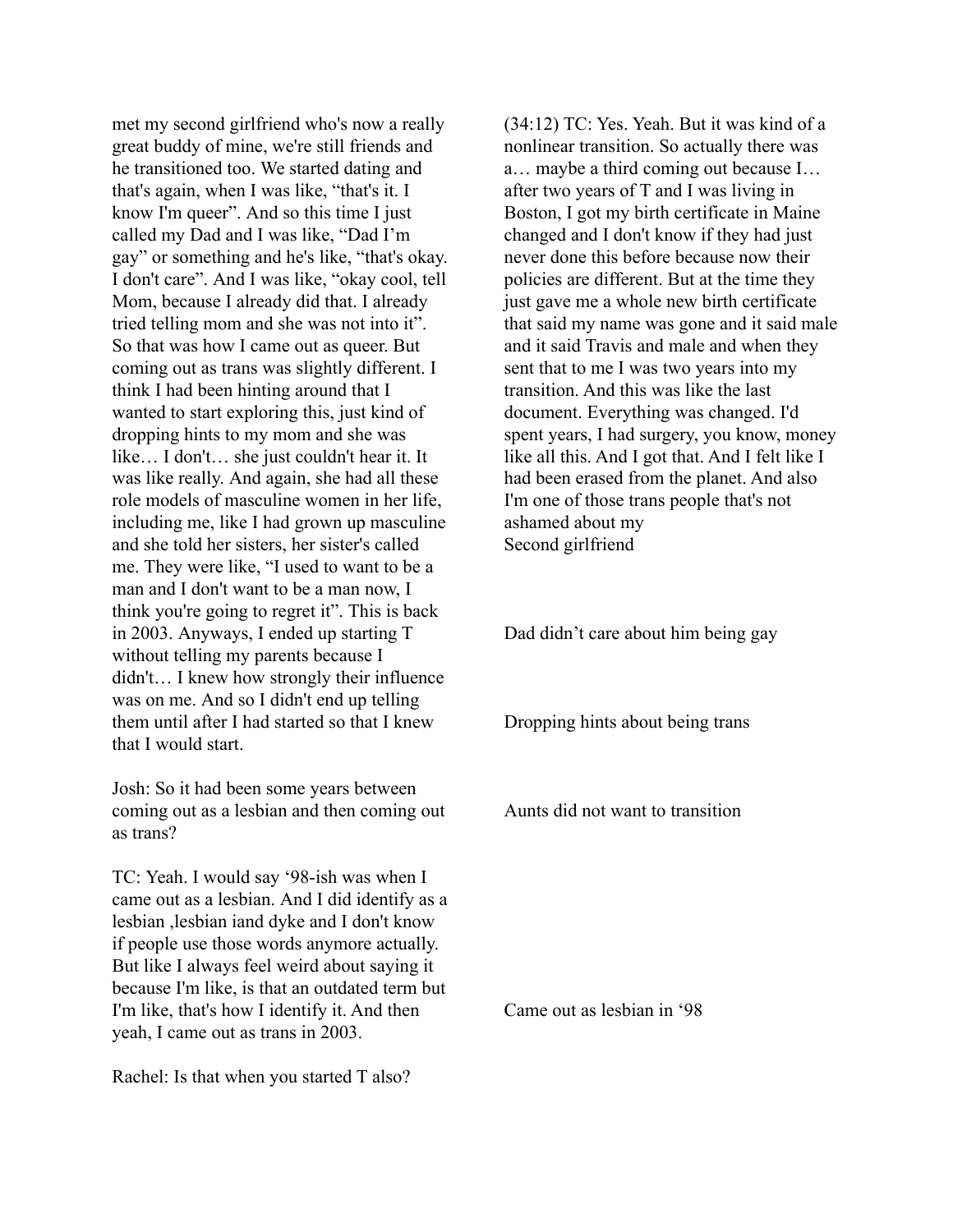Came out as trans in '03

Started T in '03

Birth certificate changed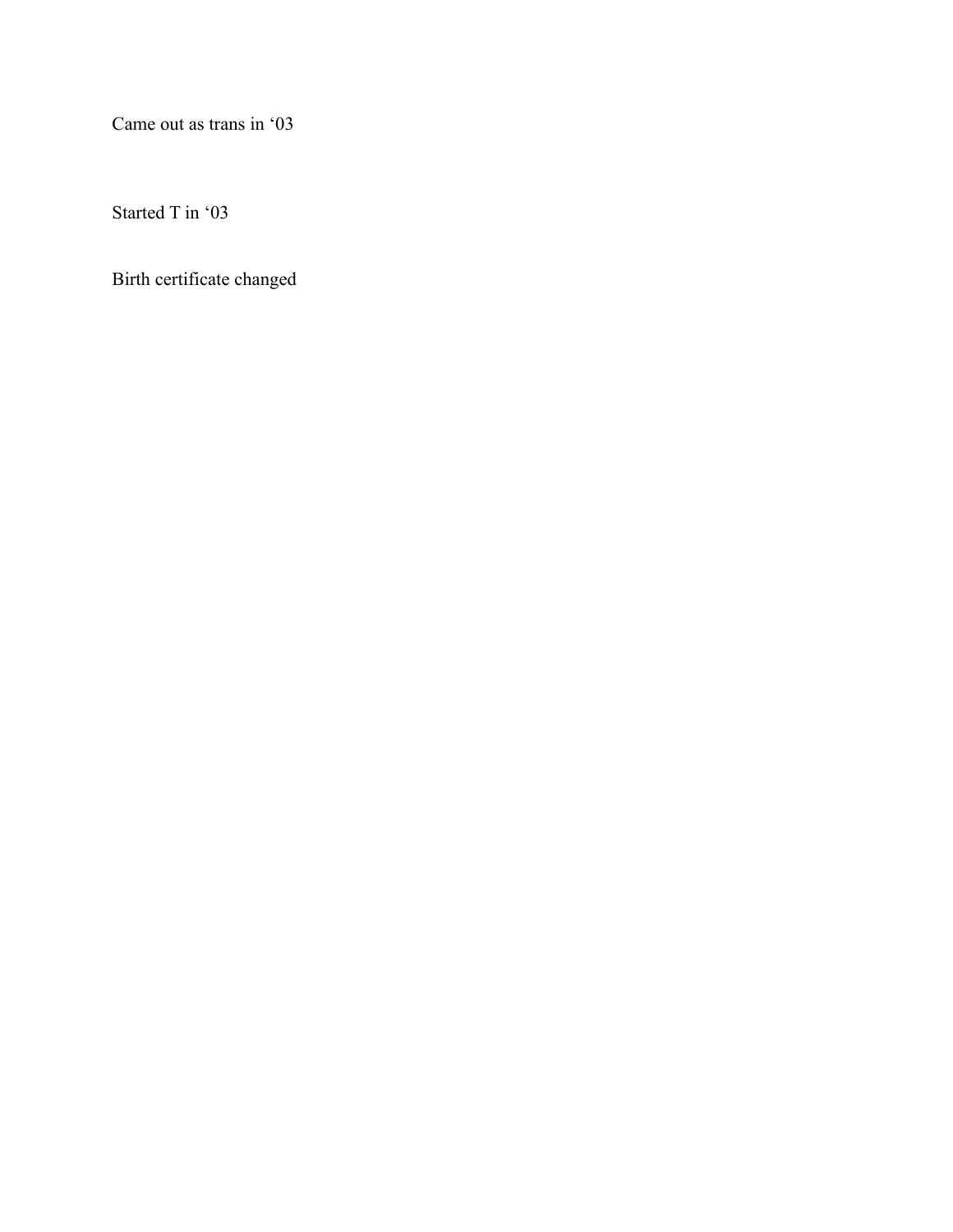past. Like I know some people don't like pictures or any of that. Like that's who I was. I don't have any of that. Like, I'm actually really proud of me and how I got here. And so to have… Elizabeth was my birth name, to have Elizabeth completely erased, felt like I was gone. And I fell apart and I ended up stop taking T. I had my birth certificate retracted, I had everything changed back and now my birth certificate instead of Travis, or instead of Elizabeth it now says Travis with a line through it with Elizabeth. And I had tried to change… like ask them will you just please just make a nice copy that just says Elizabeth for my mother was into genealogy. And they're like, no, this is our policy. But again, the first time they gave it to me, it's not like Elizabeth was crossed out and Travis was put, it was just like, Travis. Travis was born male on this date and month. It never happened. And so and that's still a thing that when I think about it every once in a while, I'll write to the office and be like, Can we just… although it's extra confusing now because I did end up changing my name back to Travis. So my documents are kind of a mess. It's been a long journey, but yeah, I started T… So there was a three-year period where I stopped transitioning and I was just like in a really funky period. And I also felt like I had lost my siblings at that point because they were not interested in another brother or being involved. And they have since… it's so long ago, they don't care anymore. So again, it's not like they're in my life really, but if I contact them, they will contact me. Like my sister called me today for the first time, probably ever in years. But it's because my mom got sick. So that's why my sister called me. But that's a very rare occurrence. So I thought by stopping transition, I would get them back and at some point I realized that's not going to happen, so I continued my transition.

Rachel: And you said you went to Colorado for a little bit?

TC: Yeah.

Rachel: Was that before or after Boston?

TC: Colorado was for nine months in the late 90s. So it was my junior year and it was a National Student Exchange and I was a big snowboarder and I just checked out where I could get a cheap season pass. I went to Gunnison which is next to Crested Butte for nine months. And it was incredible. Yeah, it was a great opportunity. And I think maybe this program still exists, but you pay the same tuition? I paid Farmington tuition

Erased identity Retracted birth certificate

Against policy to change birth certificate twice

Writes to office every once in a while

Lost siblings because of T

Mom got sick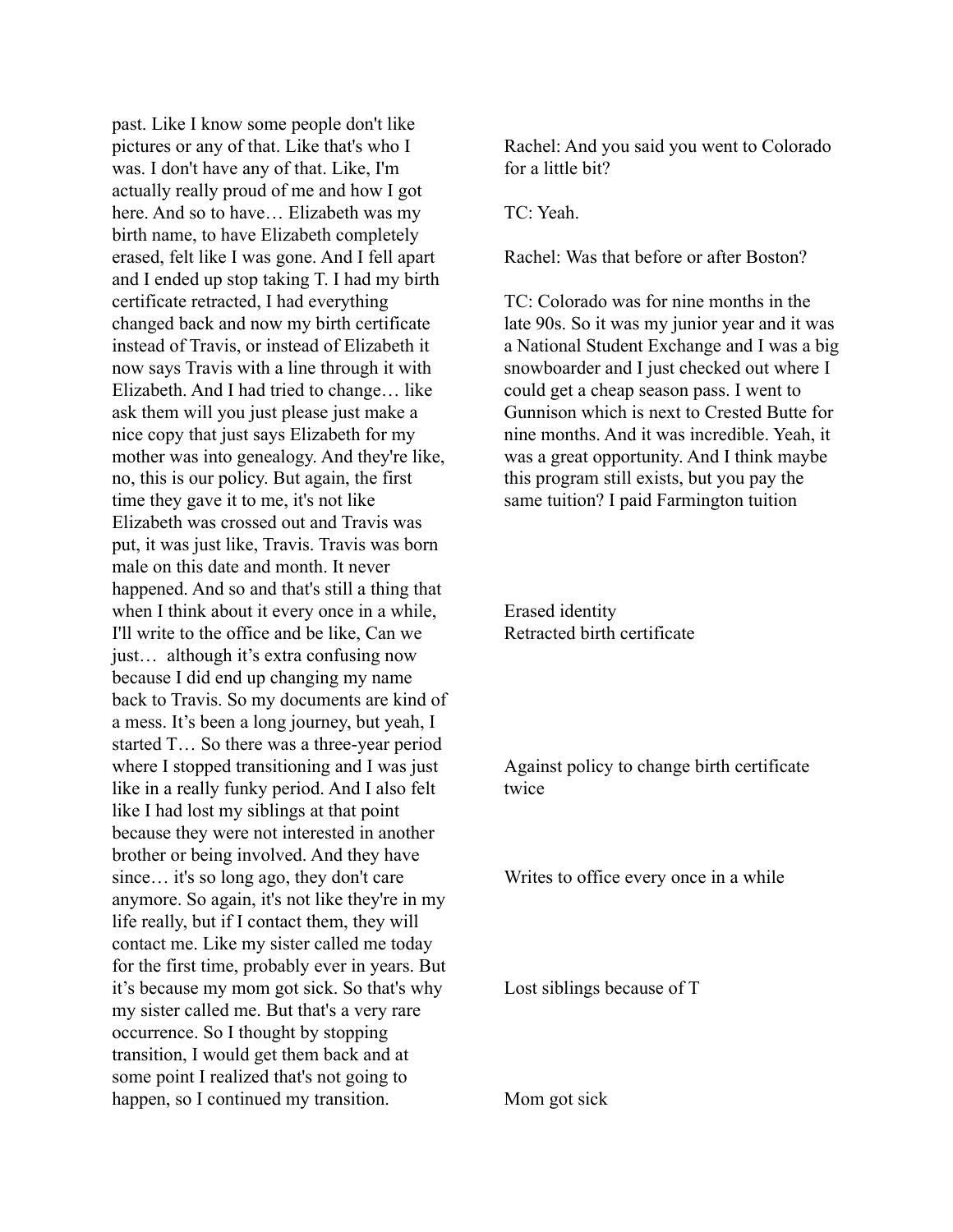Moved to Colorado in late 90's National Student Exchange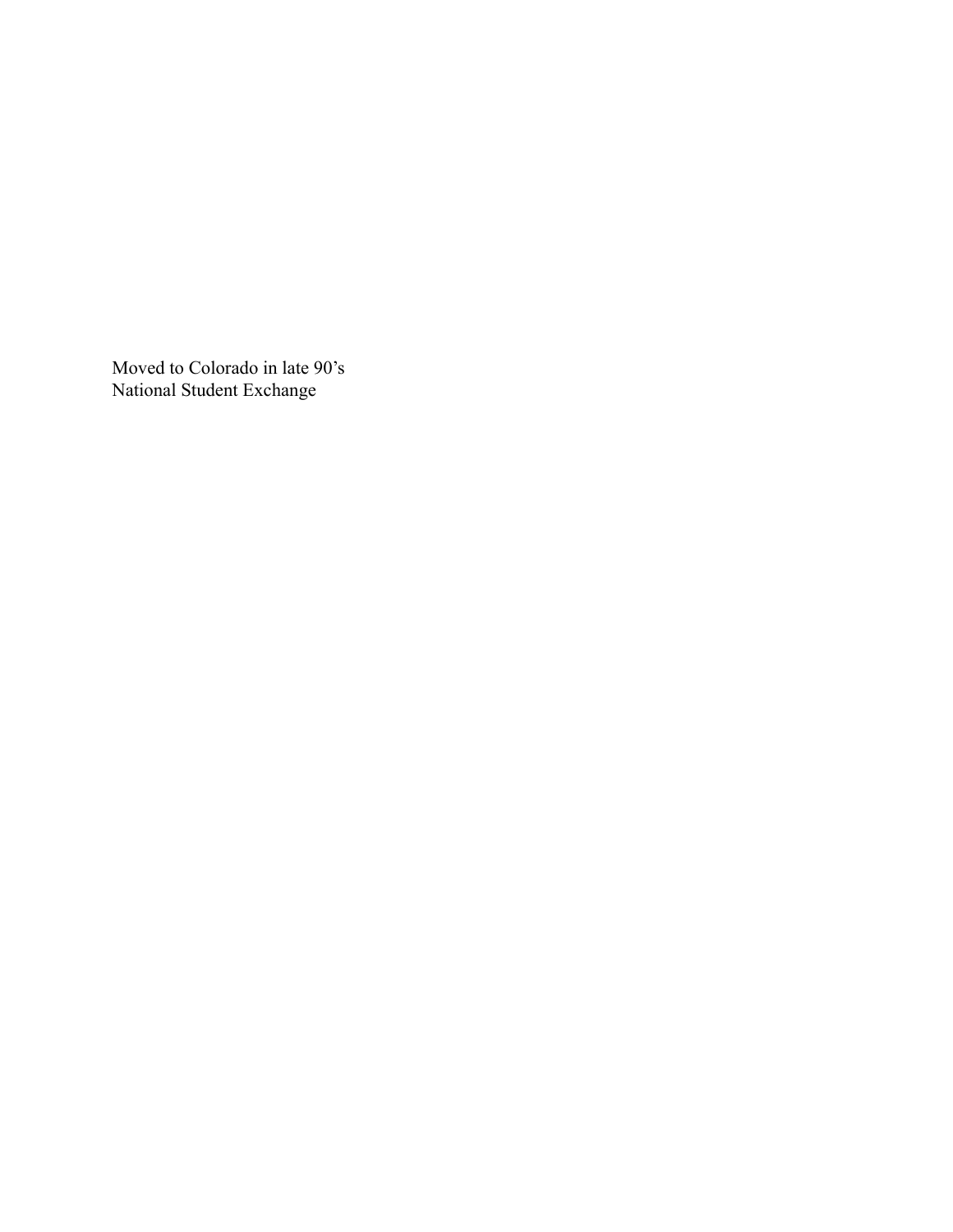but was able to go there. And it was so cool and I actually wanted to transfer there because they had an outdoor program in Farmington, didn't, they do now though, but they didn't at the time. And I'm really into outdoor stuff. But ultimately, I'm always brought back to Maine and I'm a very homesick person and Maine is my… I always come back.

Rachel: So did you come out to your friends at a specific point and how did they react with that?

TC: Let's see. I think by the time I came out as a dyke, I think they all were like, yeah, that's cool. We get it, and by then. There was like seven of us and our little pod or a little high-school tied. Two of them are gay dudes. So me coming out as a dyke was no big deal because they already were out as well. And as trans I mean, again, they were all supported. My high school friends were all supportive. Yeah, there really wasn't that much resistance there. I think maybe, you know, a hard time with pronouns and stuff like that. But the longest time, I didn't really care. I just wanted them to love me. I wasn't going to get finicky about that. And when I was living in Boston when I transitioned. There was a lot of… not a ton, but I had a group of friends that were trans. So I was… for me it was just part of joining or continuing to join this community. Yeah, I felt really well supported.

Rachel: So you first came out as a dyke or lesbian and then trans. Which one was more challenging for you, or were they both the same?

TC: Well, coming out as a dyke was really hard because of that resistance I got from my Mom. It was really confusing. And let's say… it had been 10 years later. I probably

would've had visual pictures of trans folks or even just known that people transition and that was a thing that I could do. So that might have made my journey to who I am slightly less bumpy. But, so again, though, because of the communities I've had in my family, there's never been that much resistance. But work was a different thing. I transitioned at work and I was working at Boston University at the time. And for the most part I worked in an office that was like, yeah, nobody was transitioning at least at BU yet. Yeah. It was 2003 and we made this plan. So I'm just going to take T for like three or four months, actually it was August and then Christmas vacation when everyone took the week off, I was going to come back as Travis. So it was kind of a plan I had made with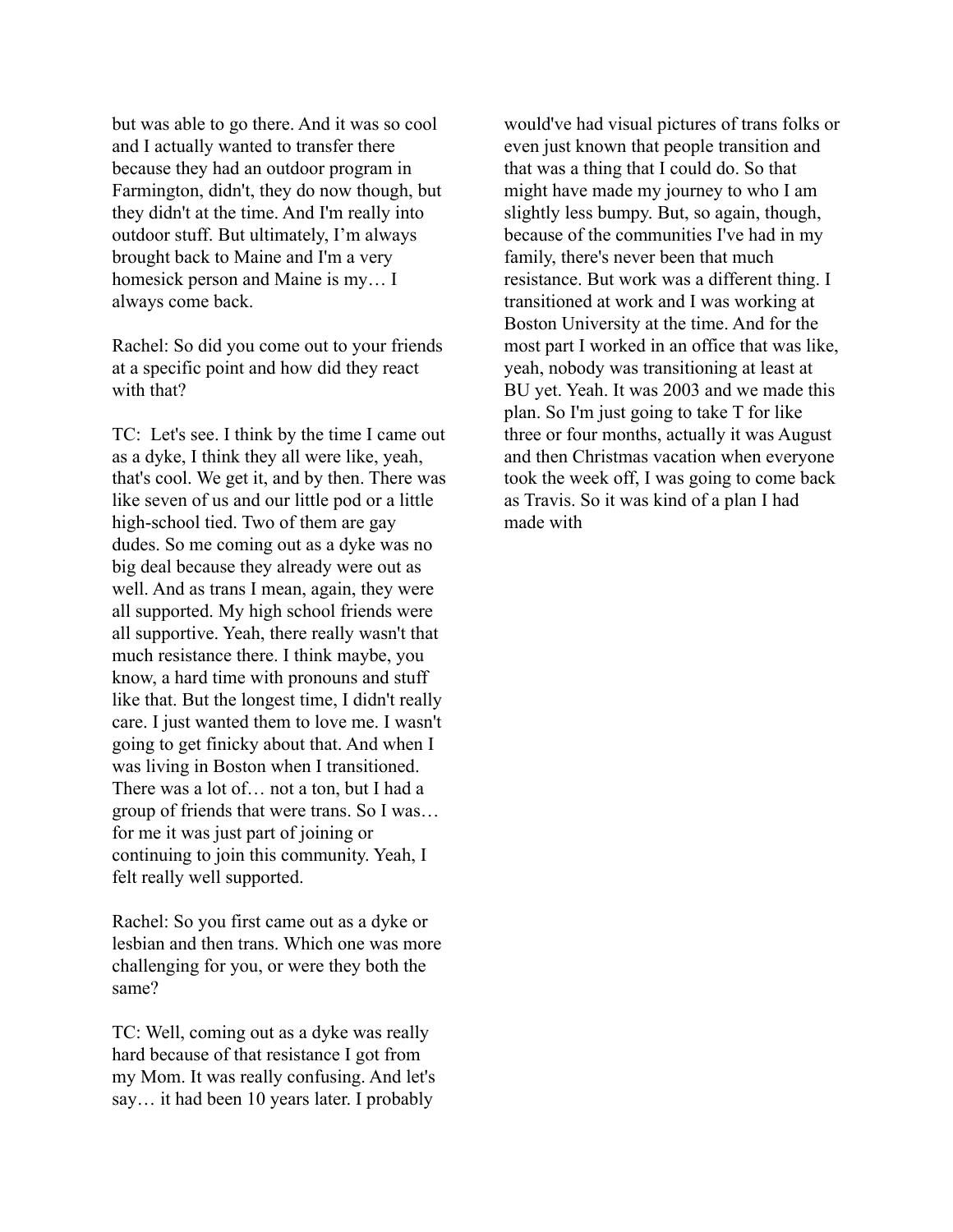my colleagues and I later found out that there was, I don't know, like the dean was, she probably shouldn't have told me this, but the dean was not down with it and wanted me to leave. Of course, even then they wouldn't have been able to legally get me to go. But he was pretty uncomfortable with it. And I think the really hard part was the de-transition at work. So I had… I was still at BU two years later when I was freaked out and I was like, I can't do this anymore. So to be at work and be like I have to I actually quit my job. I ended up quitting. I just couldn't deal with it. So I would say that the gender back and forth in the mid 2000s was harder than the gay stuff.

Josh: Do you think that would have been easier with like, the Internet, or be more of a thing where you would have more of a support network?

TC: I mean, yeah. Like now you can Google de-transition and people have written books about it. Yes. Then there was a Yahoo group I found with like five people in it and it was like not even active then. So there wasn't… I felt really, really, really alone and also I was working at Fenway in Boston and this was like an up and coming like queer health center. And they're probably so excited about all the trans people they've got going through it. Now here comes a trans person being like, I need you to like redact this letter, like rewrite this letter because I need my documents back. And they're probably, I mean, I remember the looks on their face were like, this is really weird. I'm confused, like this going on. And also scary because these doctors have signed off on all these things, you know, because you're demanding like, I'm this gender. And then for two years later come back and be like, no, I lied, I'm not, I'm not, I'm freaking out. And then again, you know, to come back again and be

like no, no, no, I was just freaking out. And so that part's been really hard.

Rachel: So your identity as a lesbian in college led you to perform in an all-queer band, so how did that come together?

TC: Well, you know, I was thinking about I had been in a lot of bands and they've all been queer, except my high school bands. So I was in high school band. Well yeah, in college yeah, I started playing guitar when I was 14 but by the time I got to college, I really gravitated towards acoustic music. I was really into folk music at the time. My, again, my friends were other dykes and lesbians and there was another guitar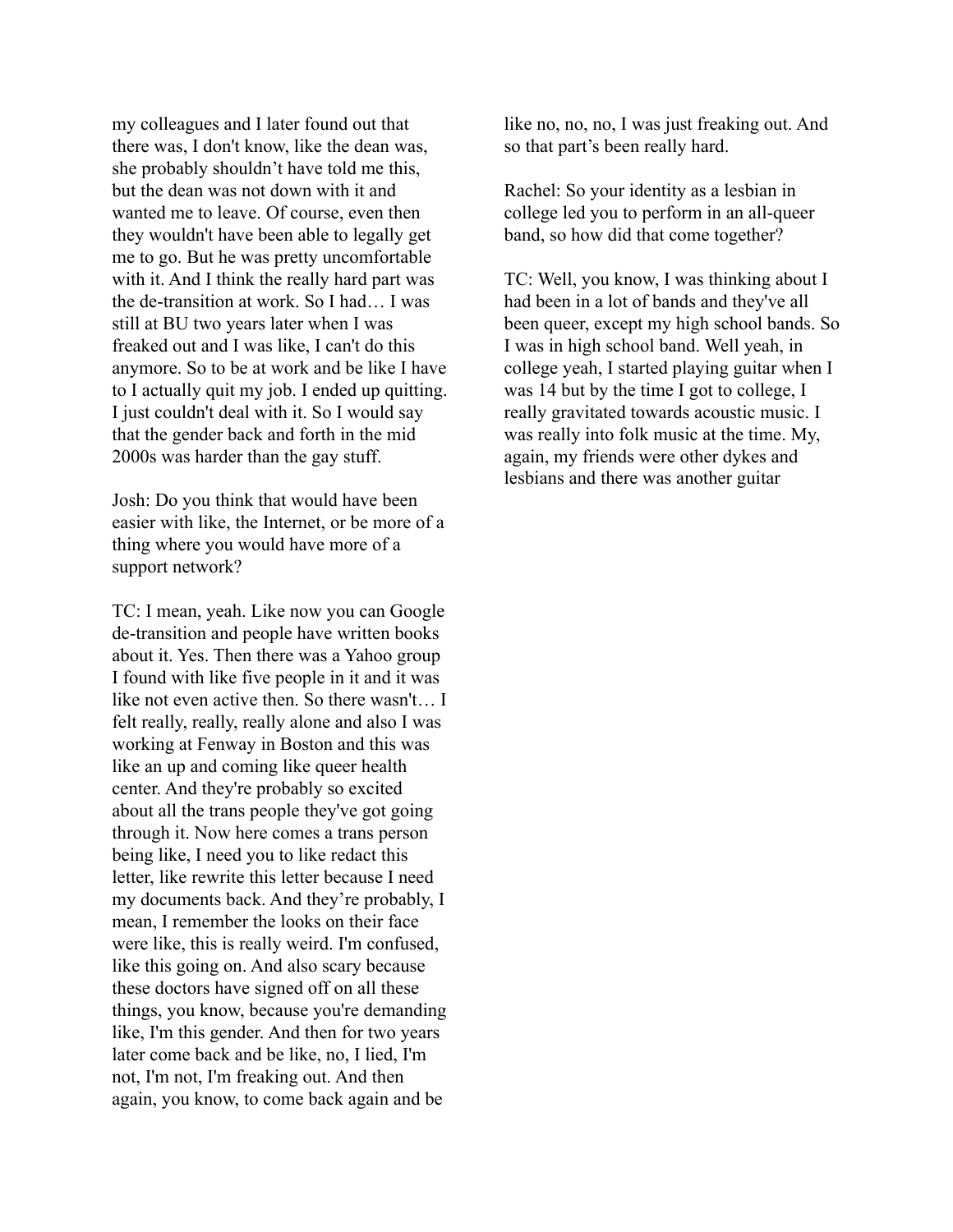player, and she was also a really good singer. And then there's this other really good singer. I'm not a singer. And so the three of us started playing Indigo Girls covers. And then people were like super stoked on it. So we decided to name ourselves and do more covers. And then we just started doing like a whole bunch of Indigo Girl covers. And we played like a coffee shop down in Farmington. And once I think we all traveled to like Waterville and played outside somewhere and our friends like followed us. But we didn't have any like, real gigs at that point that, that being in a particular. But that's the band I have a VHS tape of that Wendy was like, "Oh, you should, you should get this transferred." So I'm going to find somebody that I can get that transferred. Because I think that'd be like a really fun there will be yeah. I think it's, I think it's 1999. It's in the student center at UMF, and it's just teeming with 90's queers. And a lot of them I still know today. So it's really tender just to have that.

Josh: So you mentioned UMF was where it was where all the lesbians or dykes went and that's why you decided to go there? Was that, I guess, rumor true when you got there? Was there a supportive community for that?

TC: I mean, there was a community I didn't know. I mean, Farmington was bigger than my town. So in hindsight, I've lived in San Francisco, I've lived in all these cities now. It's like, oh my God, and I thought Farmington was a big city at that point, I think there was more than one street light, there was a Reny's. And we had a 24-hour diner. This is a big improvement from Bucksport. But yeah, there was a queer group there. Again, the word queer was not being used, but it was like things called The Gay and Straight People's Educational Alliance was the name that was used in

public, changed eventually, but yeah, there was a gaggle of folks and I don't know how or why Farmington became that way. But there were a few reasons I went to Farmington and that was probably one of them. But the other was because it was next to Sugarloaf and I didn't want to go to college. I just wanted to snowboard. But my parents were like, "You have to go to college". So I went to college. I went there so I could just snowboard and it just worked itself out. It ended up being a really good place for me.

Rachel: And you said you were in a couple of other bands too, how did those come about?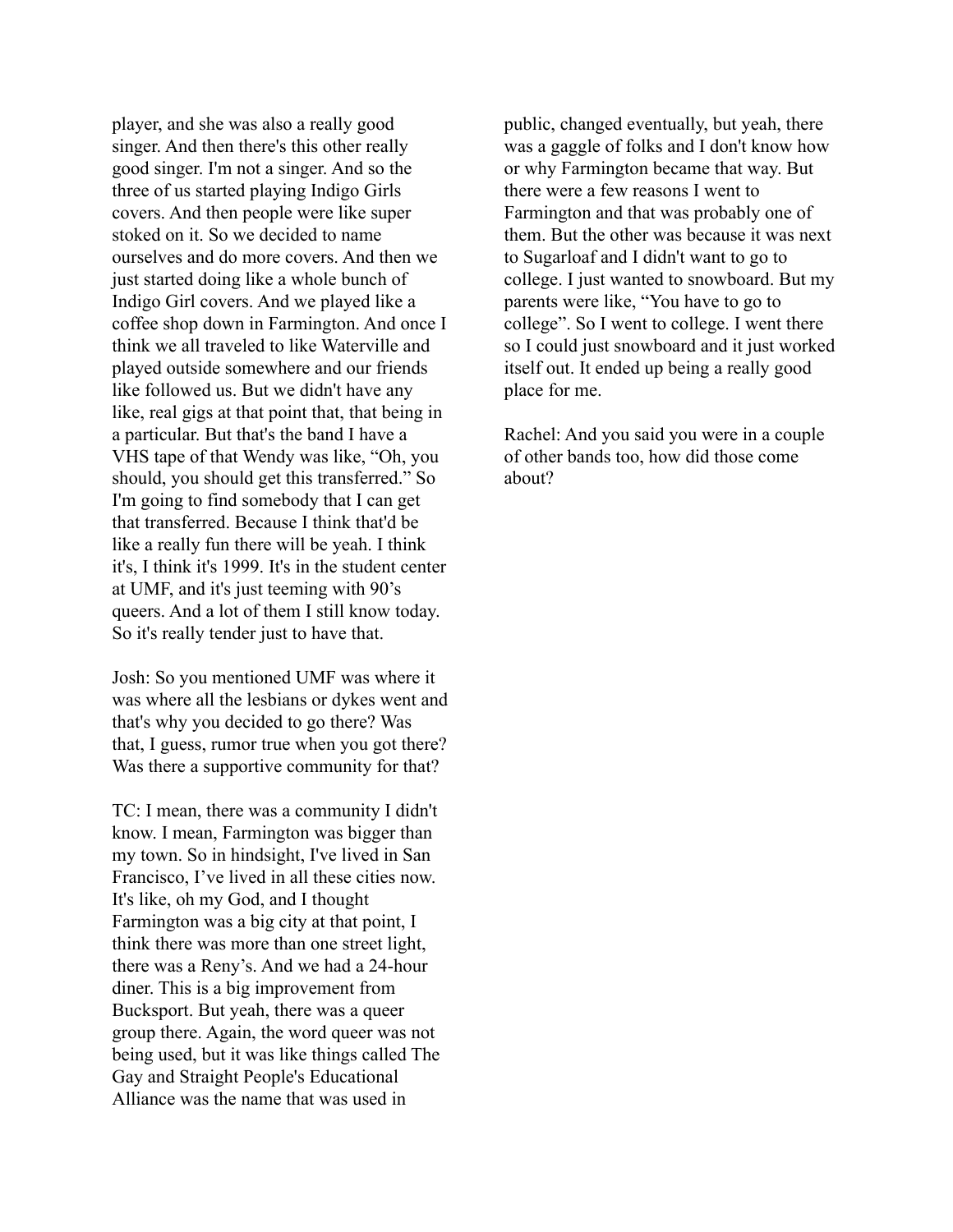TC: I'm always in bands. I love playing music with people. So anytime I live anywhere. So, when I moved to Portland, I was like, I'm getting a band. So I was in a bunch of bands out there and when I moved to Boston, actually that was the most fun when I moved to Boston. Before then, I was all acoustic, like, loved folk music. But somebody had given me a tape of this band called Teen Thrash. And they were four dykes from Portland, Oregon. Of course, I'd end up being a party to them later in life, but at the time I didn't know that. And they were, it's a punk band, and it was all these queer women. And I had never heard anything like this. You know, of course I'm like into all the other like, heavy punk stuff. But like queers, I had never. So this is still my favorite band of all time. They barely recorded any stuff. They ended up breaking up in like 2000, I got to see them on a reunion tour in Portland, Oregon, still my favorite band, but I had never heard anything like this. And I was like, "I want to be in a punk band". So when I moved to Boston, Craigslist was thriving. And I answered some ads and ended up in some weird situations. But finally ended up in a band called Porn Built. And it was a noise punk dyke band. And we had a bunch of shows. It was kind of a circuit of like queer bands in the early 2000s. Of course, everyone's dating one another too. And we would just play these shows around Boston and these were really great times of my life playing in those punk bands. And I was a guitar player for a while, but then our drummer quit. So I became a drummer. And that was really fun, and unexpected as well. But it's like what you'd expect, like super late at night on a Tuesday, free beers, maybe people smoking outside or maybe actually inside.

Josh: That's the best music though.

TC: Yeah. Yeah. I mean, it was a time. So yes, that was kinda the first like queer like punk band I guess I was in. Yeah.

Rachel: So were you self-consciously a queer band or were you guys just like you guys were just the band? That's all you thought of it as.

TC: No, I'd say we were specifically a queer band. I don't know if they would call us that. They probably just call this like a female band because we were all female. Like not that we were written up in the like, I think we were written up once, but mostly about how terrible we were, which made us so proud. So funny. Yeah, we were compared to like, a train wreck. But it's all good we were a trainwreck. So yeah, but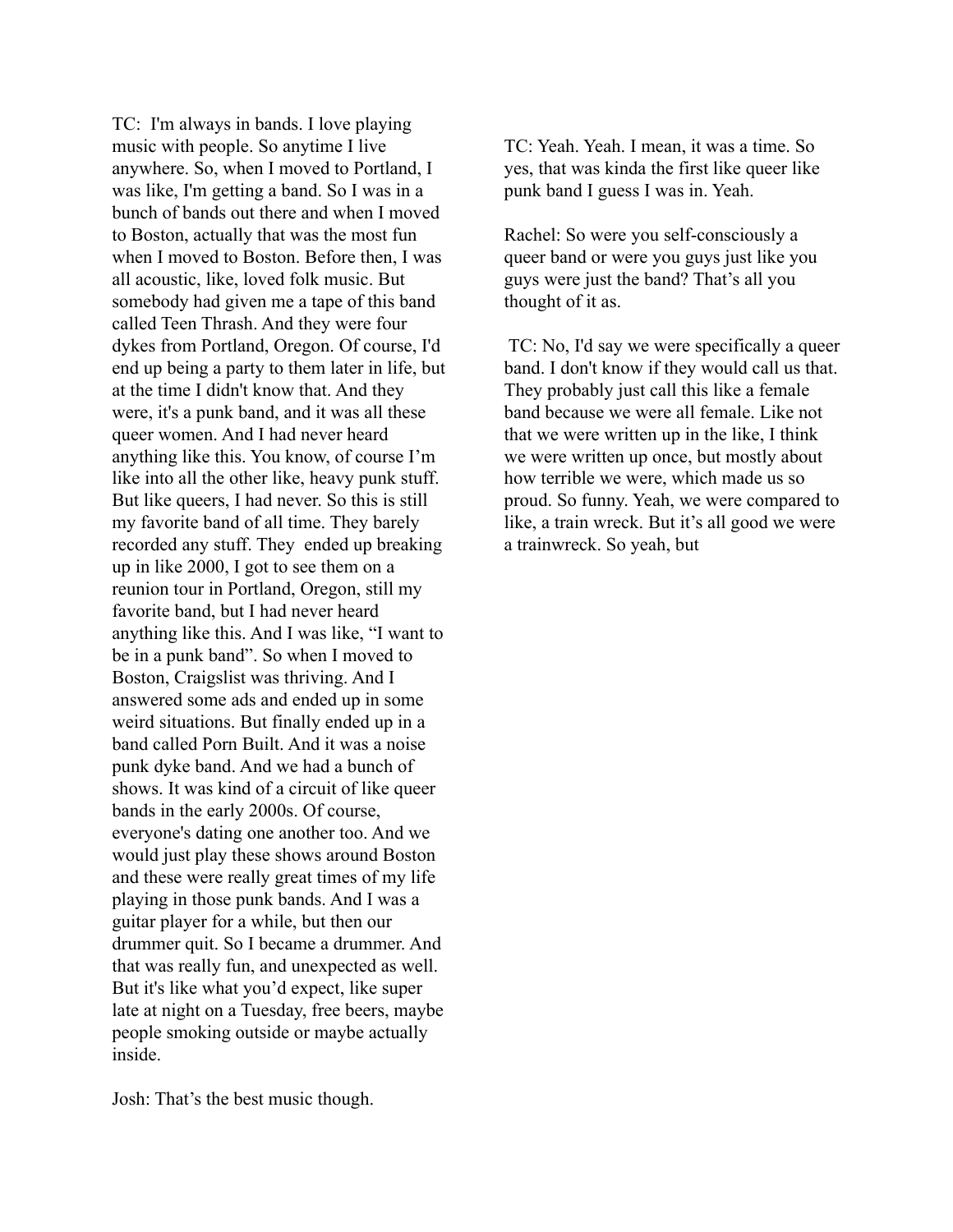we were we were all queer identifying and actually one of my bandmates was a trans woman and I did not know that until somebody outed her to me, like probably a year into it. And that's when I, she was probably the first trans woman I had met and personally had hung out with significantly. And I was like, Oh my God, that person's trans. And so I had met a trans dude like years earlier. But this was really close contact and I think it started to get the gears turning of like what was possible. And also that I had no idea. You don't have the thing. Rachel: You said you performed in Boston a little bit. And what kind of audiences did you draw in? Like punk audiences or like other queer people?

TC: Queers.

Rachel: Really?

TC: Yeah. I mean, and that's, you know, I would go to other queer shows too whether you like the music or not yet. But yeah, queers would come to our shows and maybe, maybe some other people that just like knew of a certain club. You know, and they were like, cool, I'm going to go to the mid-late tonight and see who's playing. But I would say, for the most part, it was a circuit of queer people and that's the thing, that's why I moved to Boston, was to be in a sea of so many queers that, that can support that kind of community. Like if you're playing, you know, a couple of times a week and you can go to different places and see different people on their, you know, and they're all queer and you're just like God. And that's why for years I was like "I'll never move" back to Maine" because even when I fantasized about it, I was always like I'll move back to Portland. But then I would come up and party every once in a while they go to sticks or like whatever queer bars

were around. But then be like there's just not enough people. It's not yet, Not yet. And then until eventually up here, but I'm in my 40s now. So I was in my 20s then and I was like, No, no, no, I need, I need so many queers. And actually Portland, Maine now is actually super-duper queer. It's just, it's, it's great.

Rachel: So were there a lot of other queer bands in Boston or when you were in Maine or anything like that?

TC: No other bands in Maine that I knew of. But again, the internet didn't exist. So like, you know, even though we were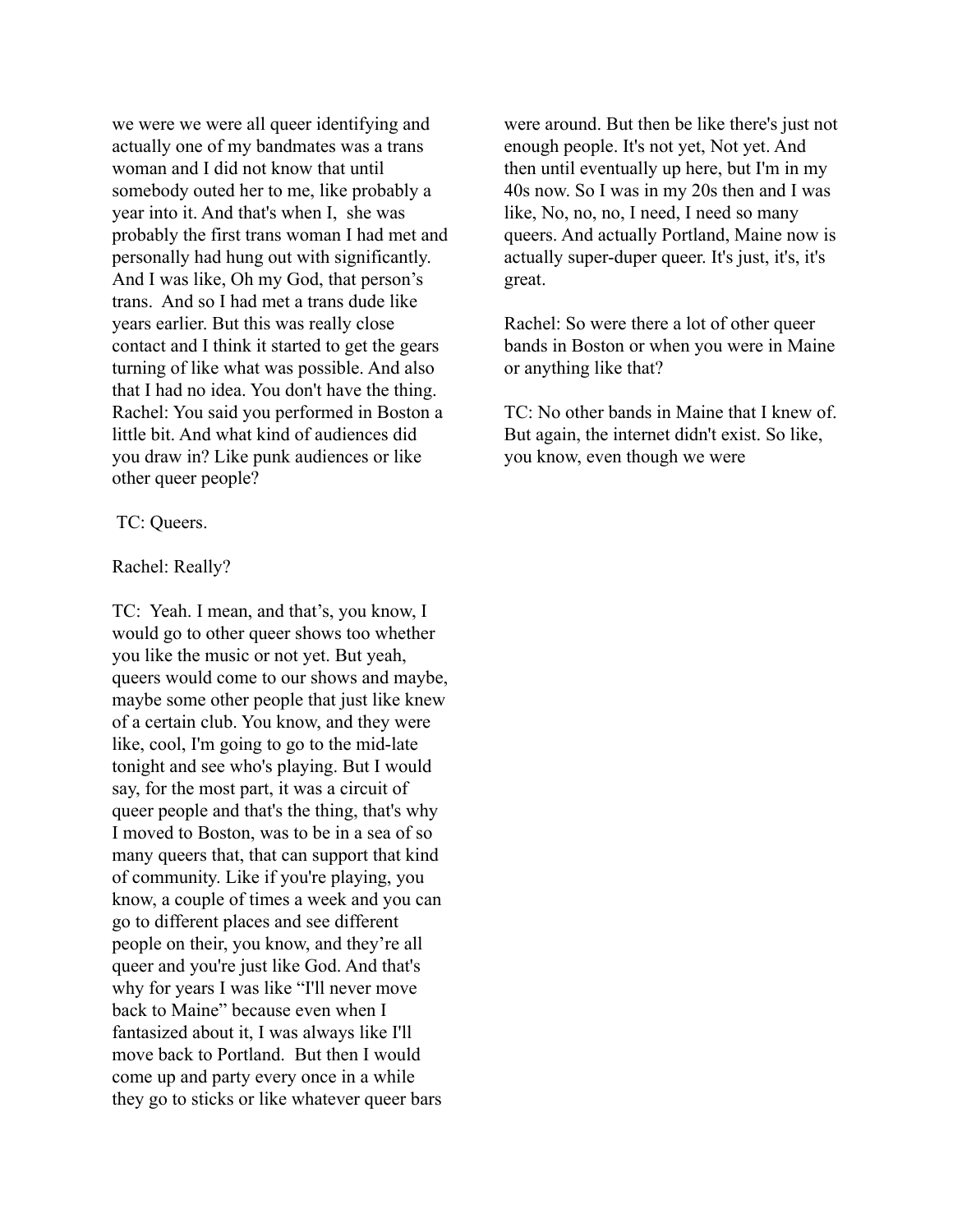in Farmington and maybe people at UMO. But we would never have known that, right? Unless you like travelled to UMO about we actually we did play a punk show once at UMO. And then like hung out at this funny, gay bar and oh the spectrum, the spectrum and Bangor. But we wouldn't have known that because they were just, we just didn't have that connection the way that the Internet connects things. So I had no idea. But, not that I know of it in terms of Maine. But in Boston, yeah. Like my, my bestie who still lives in Boston. She was in a band called "Secret Cock". So they were in a band and then there was, you know, "Chelsea on Fire". There were all these but yeah, they were all these, you know, I had a girlfriend who was in a band called "The Kitty Kill". There was a bunch of bands, you know, probably five or six. Or maybe there's like a punk band and maybe like one queer person and we would still go see that. But there was enough again to keep a community going and thriving or it felt like that to me.

Rachel: And how did that band end? Was it a falling out or was it like a mutual agreement?

TC: It was, yeah, it was a falling out. We played together for two or three years. There was some internal drama that kind of kills most bands. I think there was even, yeah, there was like a crush they went wrong. It was kind of a thing and we broke up. And I don't remember. I wasn't a part of that drama, so I can't fully remember the specifics of it, but it was like a guitar player was in love with a singer and they didn't love them back and, you know, all this. And then we just went our separate ways. And every once in a while we'd be like, yeah, reunion tour, you know, even like a year later, like reunion. That never happened.

And even today, like, I don't even know if it could happen. I can't play drums anymore. I've tried and tried out for other bands. I'm like,I'm a drummer and I'm like No, no. I guess I'm not, I'll stick to the guitar. But, yeah, it… it just, it just kind of ended one day. And then the other bands, they were also kind of breaking up. It was like, this natural… I don't know what this word is, but this time lapse, it was just time for a new chapter, I guess, in Boston for kind of everybody.

Rachel: And you said you started playing guitar at 14. What's inspiring you to start doing that?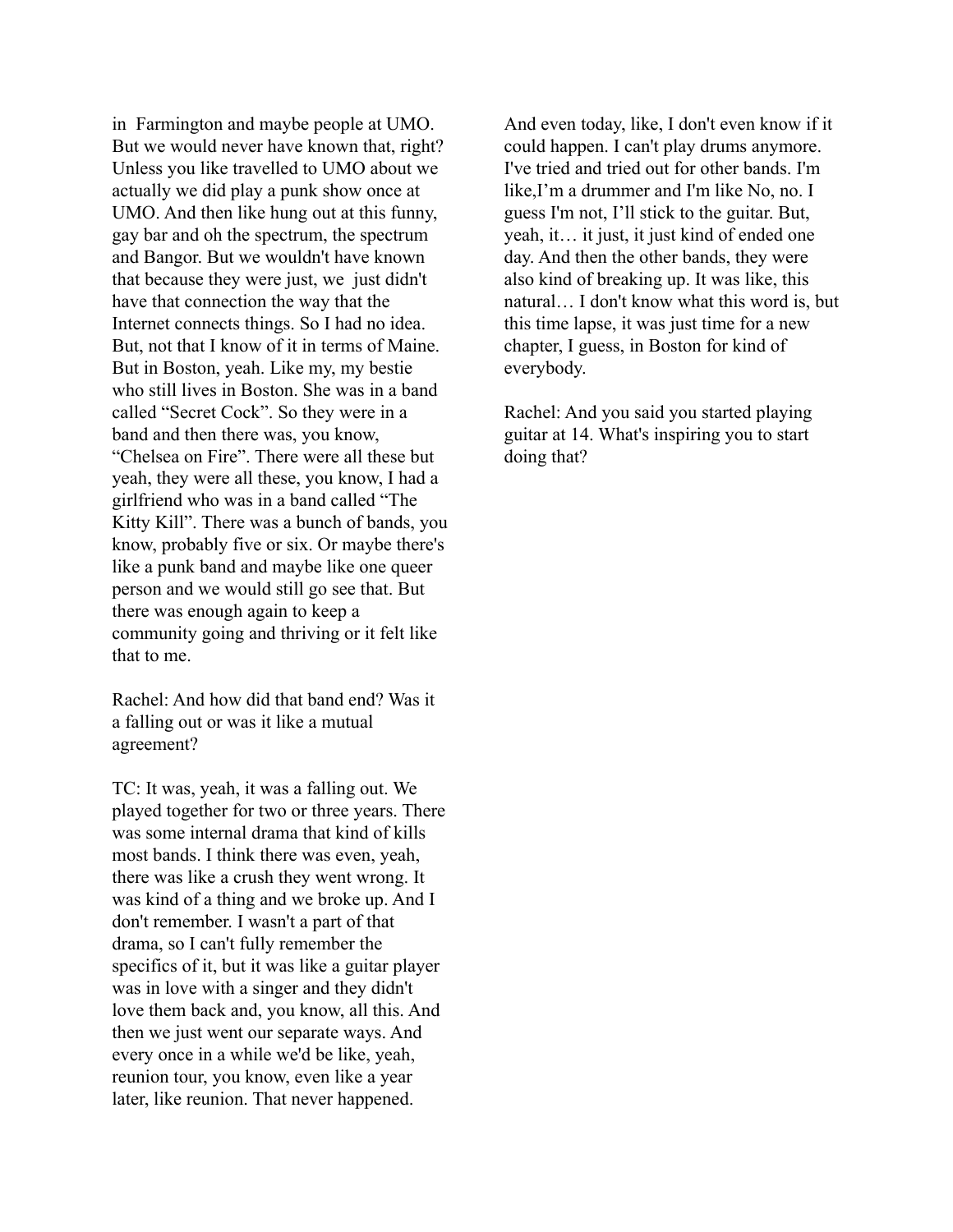TC: I was obsessed with this song called "Silent Lucidity" by Queensryke. Are you familiar with Queensryke? 90's heavy metal band. And it's very acoustic driven. A lot of people compared to like Pink Floyd's sound. And has this finger picking and this driving fingerpicking. And it just was, I was obsessed with his song. Just listen to it on repeat. I had a cassette single, just repeat. And then for my birthday that summer, my brother got me a magazine and you know I used to buy a lot of heavy metal magazines, and Queensrike was on the cover. But it just so happened that it was a guitar magazine and Queensrike was on the cover and inside was the tablature for "Sound Lucidity". And if you're familiar with tablature, it tells you exactly which fret on which string the play. And like most dads, they have like a, you know, dusky guitar that's never been touched in 30 years in the closet. So I pulled it out. I don't know how I tuned it. I probably didn't, but I figured out those first opening notes to enough that my parents were like, "What the hell?" Because no one is musical in my family, and I showed enough like interest and drive that my parents paid a senior in high school boy to come over once a week. We pay them \$5 and then feed them dinner and he'd give me guitar lessons.

## Josh: What a deal.

TC: Yeah. Looking back, it's hilarious, five dollars. And he would spend a couple hours with me and he just started teaching me guitar and through teaching me heavy metal songs like we would learn like Metallica and Skid Row, I would learn new chords. And that's how it became a guitar player. And so, yeah, I was just obsessed with heavy metal and music. And also as a kid that just all sorts of undiagnosed shit. Gender shit. I was dyslexic, ADD or ADHD. All this stuff. And

all of a sudden I have this thing and I can create a thing. And also I just felt so suffocated in my life and my town, you know, all these things, right? Definitely not getting the support I needed as a young person. And all of a sudden I had a guitar. And then it just so happened that around the same time, a friend of mine, she was also 14. She picked up the bass. So together we were in lots of bands. And so we started finding boys to play with because nobody else in our small little high school, nobody, no other female people at least played electric instruments. So then we joined forces and we played in lots of little like we were like Nirvana cover bands basically. In high school. Yeah.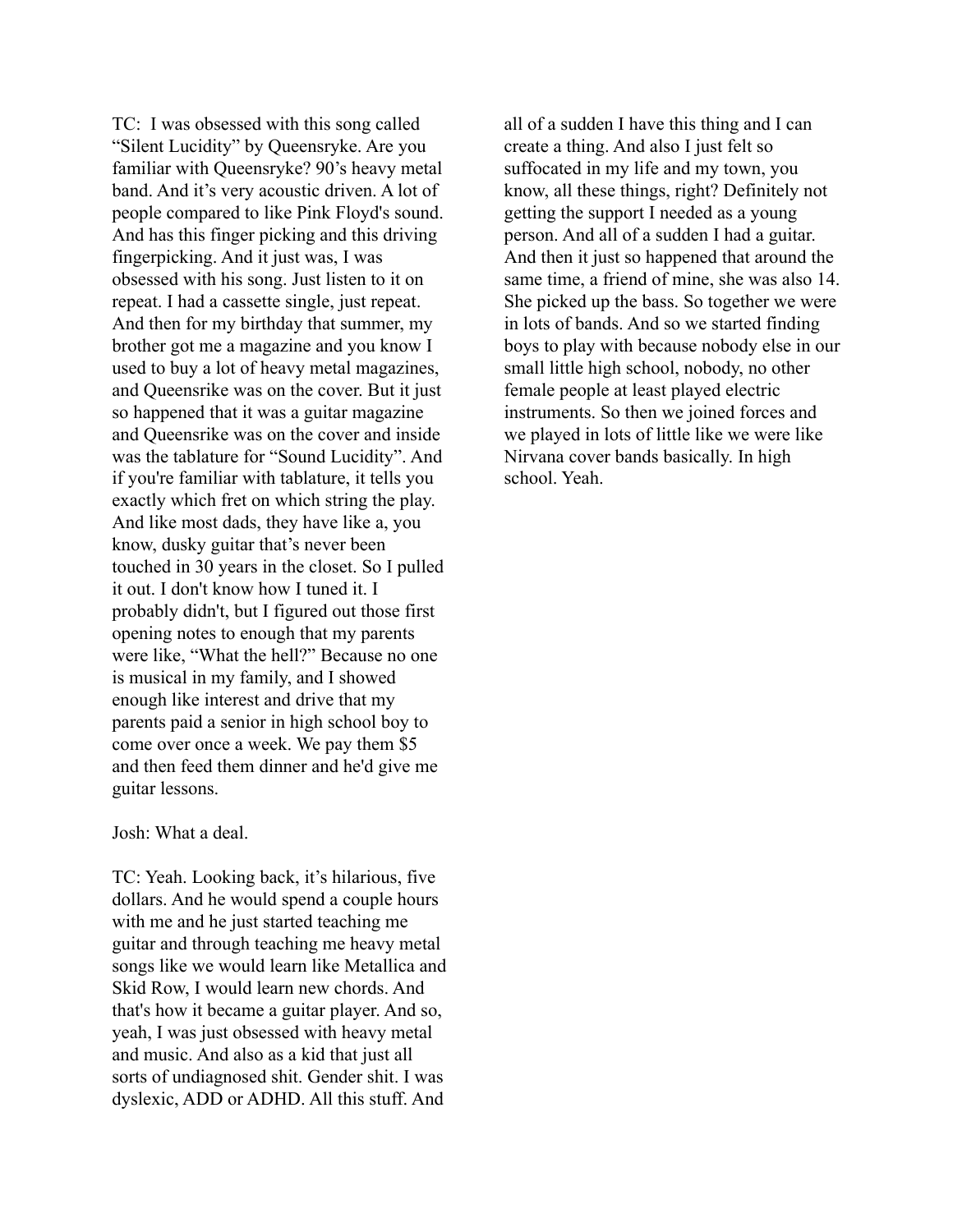Rachel: Last question is, is there anything looking back on all that you've talked about, is there anything that you would change or anything that really stands out for you that you would never change?

TC: About which part?

Rachel: Like in general, moving, coming out, any of that.

TC: I feel like, I mean, there's a few things. I regret not being able to spend some time with Tony before he died. Enough. My high school friends and I also just kind of believe in the power of the universe, bringing in different directions. And that was when it was supposed to happen and then… there's nothing I can do about it. Of course, I really don't dwell on it. But there is a sort of sadness there that now that I'm in Maine like, like, wouldn't it be amazing if I could just see him and then I think the thing that affected me the most, just mental health wise, was the de-transition and having some support around that. I remember my therapist at the time telling me to slow down. And I was… I was terrified for my life for some reason. I was going, I mean, looking back in hindsight, I was going through a mental health crisis. And I was scared, just terrified, and I don't know what kind of support would have helped me to just feel safe so that I didn't need to go through what I went through because it ended up taking three years for me to get back to a place where I felt safe again. So that's something that I wish that I could have done differently. And again, maybe it's just, that's just part of my gender story and I needed… I needed to do that to figure out how to. I don't know. It's more about myself, I guess.

Rachel: Before we end the interview, is there anything else you want to talk about or go over?

Josh: Tell us about sisters.

TC: Sisters?

Josh: Yes.

TC: I'll tell you about Sisters. So back in Farmington when I was coming out as a dyke and I had some elders dykes around me, they would be like "All right, we're going to Portland." We would drive for hours, round trip for hours, which at the time seemed like nothing. Because what else, I mean, it was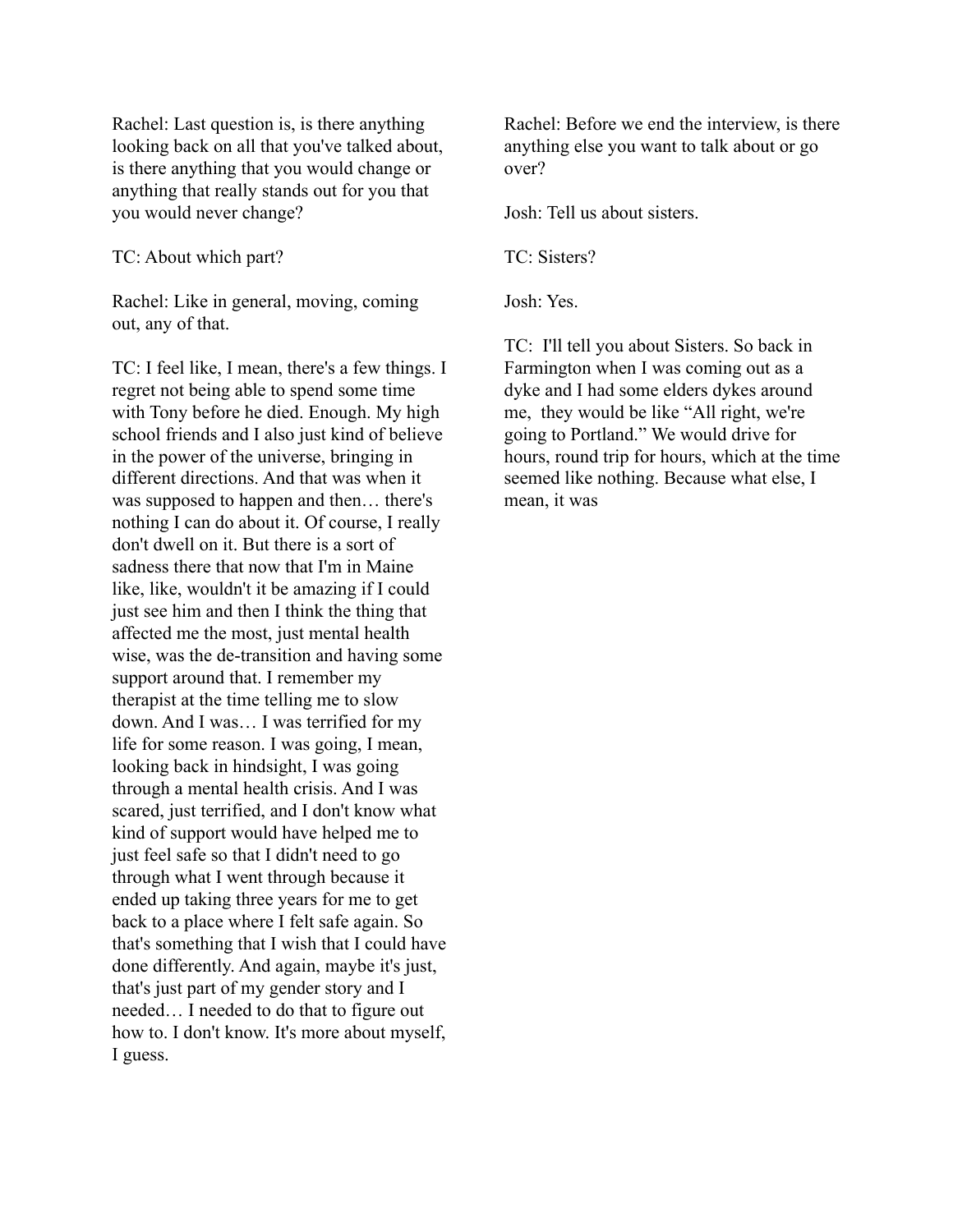actually the most exciting thing in the world. So we would like, sometimes we came down on Wednesdays because it was free pool night. But then the ironic thing about that is it nobody was fucking there because it was a Wednesday. Their would be like the same bartender who never her name is Jackie and she was super Butch and had like Frosted tips and really spiky hair. And also my bandmate tried to sneak alcohol in and she got busted and Jackie got pissed. I remember we were there and Jackie was very angry at us. And so that was really scary. And I didn't not sneak that alcohol in and I, to this day I would never, you do not sneak alcohol into a bar. But so that was like a fun kind of thing also, I had my first one night stand at Sisters.

## Rachel: Really?

TC: Yeah. It was an awkward, weird night, but it was the kind of thing where again, I'm like "I'm a dyke", right? I think I am. And yes, somebody who started, you know, I, I'm really easy to butter up. So somebody was just like, "Can I buy you a beer?". And I was like "yeah" and they bought me a beer and we ended up, I went home with her and kinda had my first like true like lesbian sex that night. And I was like, yeah, I don't get it. But I didn't, again, I didn't think it was about my identity. I just thought it was about me like I, or maybe that person wasn't right or I wasn't right or something was weird about it or I don't know. Plus it was a one night stand. But the funny part about that night was somebody came up to us and they were like, "Oh, did you find your piglet?" And I was like, "What does that mean?" But this person that was hanging out with me had just put out a personal ad and I guess they put out a personal ad saying something about being a soft butch looking for their piglet person or their Poo. And I'm like, "Oh

my God, this is so embarrassing". So I guess I was that soft butch that they were looking for. But also speaking to the times because those personal ads would've been on the back of like, you know, some newspaper, somewhere, right? And you know, sadly, sister's closed before I was really an adult. I must have been like 21. I'd never had a fake ID, so… and I'm pretty sure there were 18. We add some fun nights there. And there was a basketball hoop up back and shoot hoops. And there's a giant dream catcher on the wall which now would be so inappropriate. But it was really special and cool. And also because I had that experience in college when I moved to Boston, I was like "where are the dyke bars?".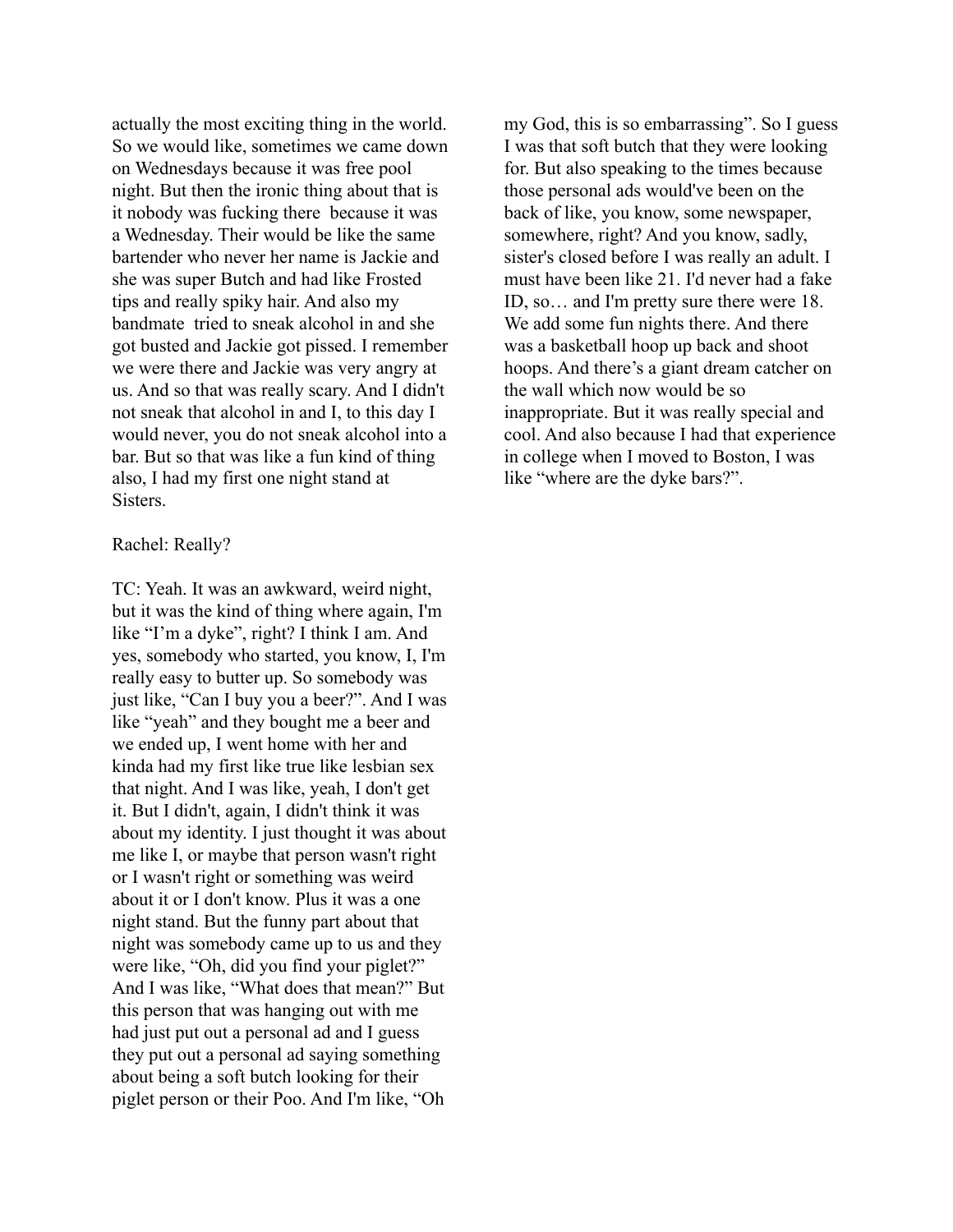Josh: Really?

TC: Yeah, in Boston. They don't actually have a dedicated dyke bar even then. Yeah, they have bars where lots of queers will go on a certain night, but it's not nothing like Sisters. And Sisters was really unique. And there actually were only really a handful, even that around the country, that were like, dedicated, like women's space. Which is pretty unique and I don't know if any even still exist. There probably is one or two. Like even the Lexington in San Francisco, which was like the longest running, like dyke bar, that closed. This would be a decade ago at this point, which is, I mean, that was packed right up until the end. People up the streets. I don't even know why it was in the mission. It was a change in community culture, but yes Sisters. I have a beer koozie from CSR, so yeah, it's half torn apart and it says like "Sisters: Late summer of 98". It's like a prized possession of mine. Yeah. It only comes out during special times.

Josh: That's cool.

TC: Yeah.

Josh: What kind of music are you still into? Same metals still or does it vary more?

TC: Actually, yeah. One band I did forget to tell. So I got really into concordancing. In Boston. I was in a queer contra dance band and we recall "The Homestead Family Band". So overall, I always really had a love for acoustic music and I play the banjo now as well. But I love punk music and I started to look for and 90s cover band right before the pandemic hit like on queer change. And then of course everything fell apart. And now that, you know, things are kind of going back to normal, I'm like, okay, I'm ready.

Who's it going to be? I want to be in a band so bad. II love playing music and it's really not even about.. Like I can't even stay up that late. So if I play a punk show you have to start at six o'clock which I feel like there's enough people in my life who would go to a 6 o'clock show because ten o'clock is just way too late, you know. So yeah, it's really both. I love old time music and I love, like, classic folk music. And I love a good catchy Green Day breath. So it really varies.

Josh: So music was always a huge party of your life?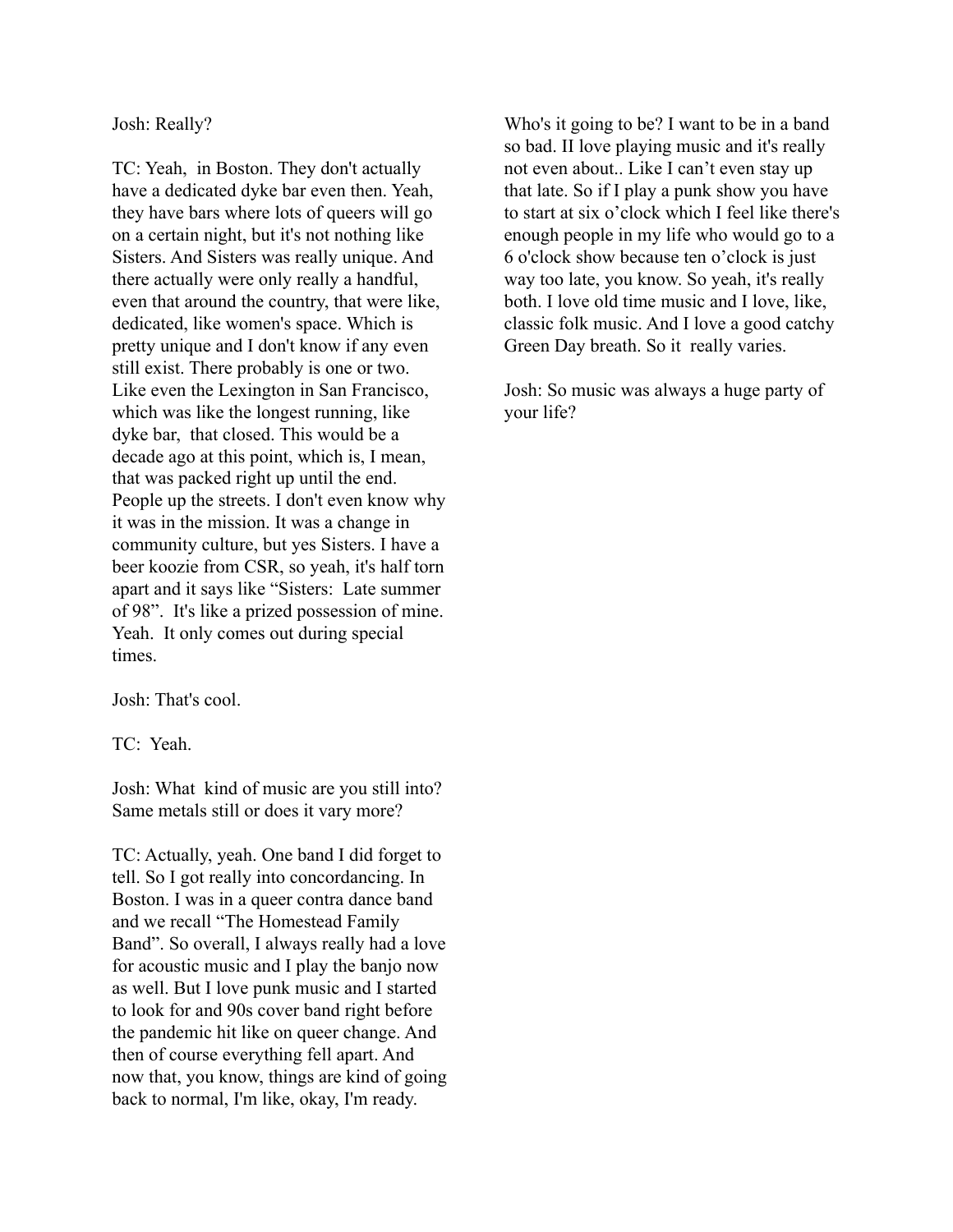TC: A huge part. Absolutely. Yeah, a yeah. It's honestly fallen out. Part of, like, I'm not a solo musician. I'm a musician to make music with other people and with the pandemic, it really killed that. And I'm going to have just moved here. So normally when I move to a city, I, like, find my therapist and then find who I'm gonna play music with. And I found my therapist. And then I started to find people to play music with, but then it fell apart. And that number, even that April of 2020, I asked this person I was playing music with, "Can we just sit outside and play?" and they were just, they were like, "I'm sorry, I'm just too scared". I couldn't believe it. And honestly, I haven't played that much music since and it's breaking me a little bit and I keep trying to think of ways to get it back. So being, like, starting a band, being in a band like that's the kind of thing, exactly the thing. I want and need to continue to play music with other people. And as far as I know, I don't know of any queer bands in Portland right now. If there was, I would be at every single show. If there are shows. I don't know. So I think that there's a real place for it. Like I think people would be excited about it. So maybe.

Josh: Is the queer community what brought you back to Portland? Or was it for other reasons?

TC: Well, Portland. Let's see. So my best friend, who was my college girlfriend, she lives here. But also I never considered living anywhere in Maine but Portland. And that's because I need city life after. And it's funny because I'm an outdoorsy person. I camp, most of my summer is in a tent or a hammock. So I'm a very outdoorsy person and I've just become really accustomed to if I want Pad Thai, I can get Pad Thai. When I'm visiting my mother, like, food options...

It's terrible. Getting bored and I'm also a vegetarian. So, like, finding something with tofu is next to impossible. So yeah, I just, I, I just I'm drawn to city life at this point and every once in a while, I'm like," Oh yeah, maybe the queer commun thing" because queers love to talk about living on communs together and I'm all for it. But I just need to be in a community of it.

Josh: So an outdoorsy person, but a city person.

TC: So yeah, totally Well and now Maine's perfect because I can just drive to, I mean, I lived in Oregon for six years and then it's also a good place for it because in an hour you're on a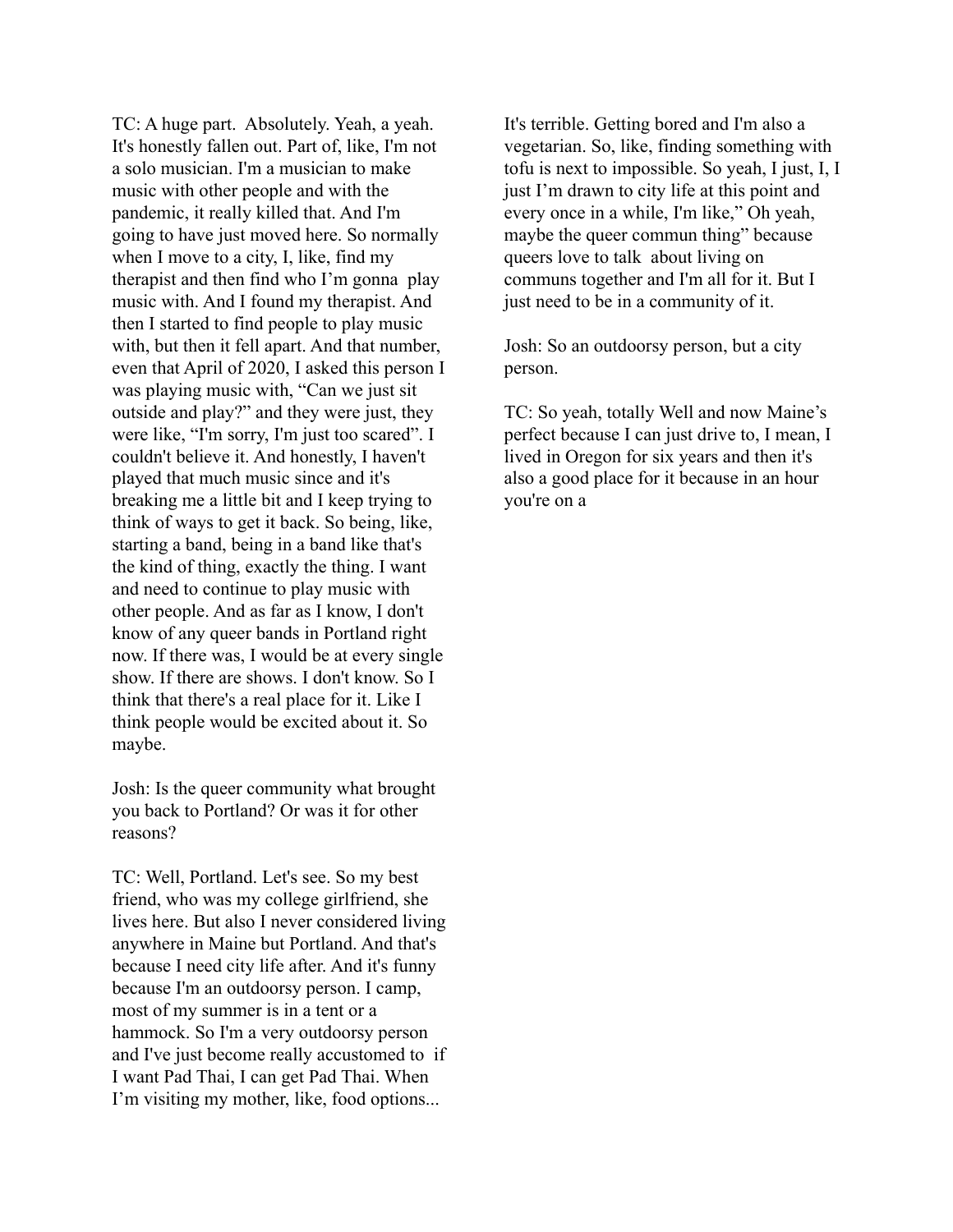giant glaciated peak. So it's both good places for mountains and queers.

Josh: What has been your favorite place to live? If you have one.

TC: If I have one that's not attached to, like, my heart, basically, Oregon is such an incredible place.

Josh: Any specific reason?

TC: Well, I also really like to bike. And so the city is laid out in such an amazing way. The food's incredible. There were four movie theaters I could choose from that played second run movies like Ford Alan movies. Co-ops are great. And again, you get in an hour, you're on Mount Hood or Columbia River Gorge or two hours you're on the Oregon Coast, which always reminded me of Maine, but like slightly different. And so I started the surf out there actually. And now I surf here, which is great. But I just miss it and I miss Oregon. And I, even then, wanted there to be some sort of like Portland to Portland tunnel. And I had a job for many, many years working for a queer outdoor organization. So I was flying back and forth and so I was able to come to Maine a lot, but if I had a normal job, I would not have been able to spend so much time, but it was just after my friend died. I needed to come home. And I'm actually just recently and I'm like, "Oh my God, I need to go to Oregon". Like it's just, I've just been missing it really badly. So it's an incredible place if you ever go.

Josh: Is there anything you would change about the queer community here?

TC: Here? It almost feels not even fair for me to make comments on it because , again,

I got here and, like, ready to enter key queer community and it just shut down.

Josh: Because of COVID?

TC: Because of COVID. Yeah. And I have my very small little Queer Group and I ended up marrying one of them like, we got involved, but that's not how we, you know, we were all just like a group of guys that were like surfing together. And I love them and this whole group of people, it's great. But as a queer community as a whole, I don't even know. You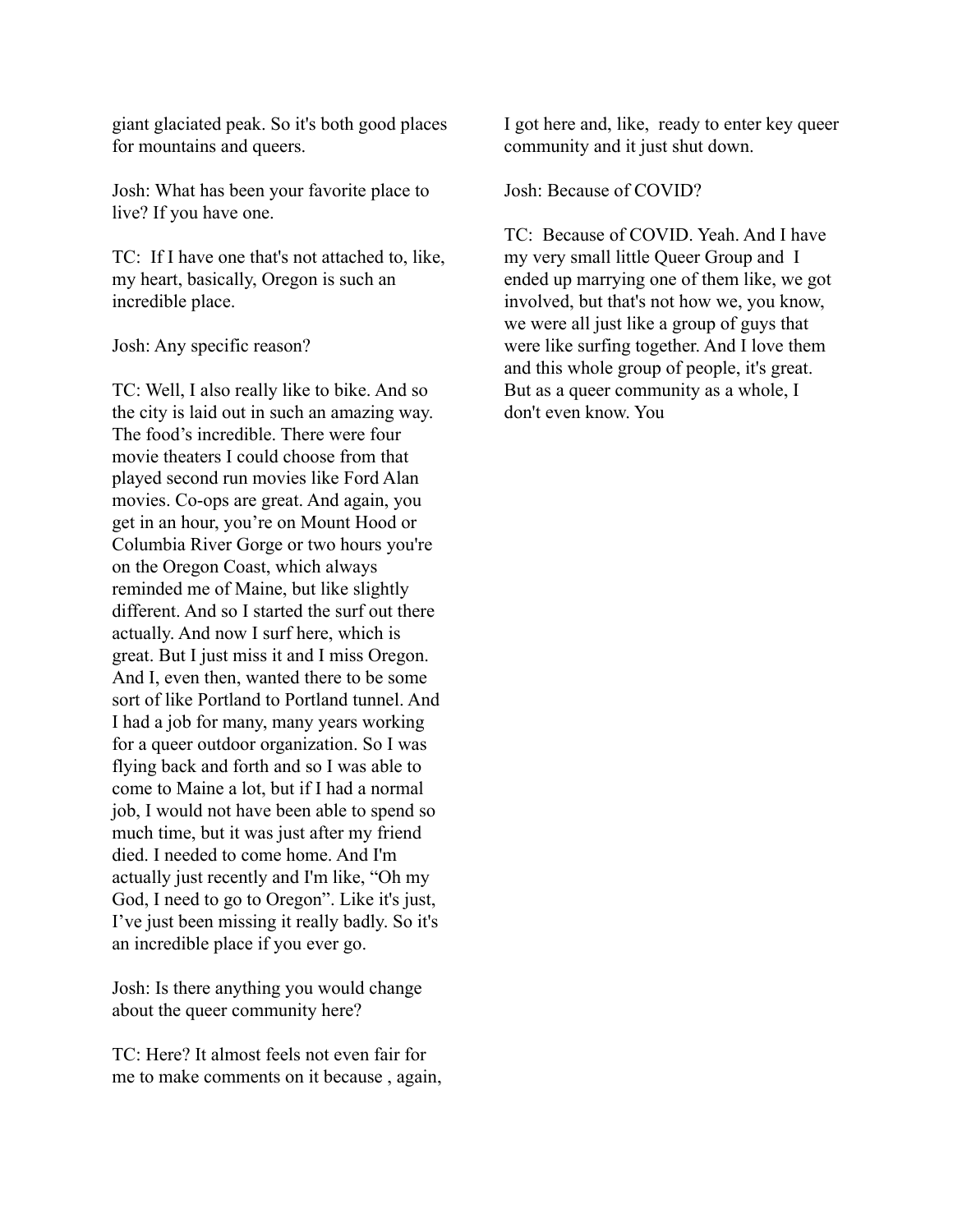know, like, I went to Blackstone's for like trans night like once before shit got shut down and was like, "Oh, this is cute". I joined the mug club and like and I haven't been back sense. And my partner doesn't drink and queer bands, I don't know. Like what would it look like? Like, what does queer community look like, right for me right now in Portland and right now it's potlucks with my friends, which I adore and love. But as a community as a whole, I feel like I'm not that connected to it. And that makes me sad because I'm so used to it. And also maybe it's like, "well maybe I'm just aging" and so it's just handy to start feeling differently about it. But it seems like it's a great community. It'd be neat if there were bands.

Josh: Because of COVID kinda screwing it.

TC: Yeah, it did.

Josh:I can see where that's tough.

TC: But I don't know if there were any bands before that, you know, so and I'm also, I'm one of those people that love us activities. So I'm used to being like, "okay, if you want something to happen, you have to just create it yourself". And so now I'm kind of in that mode. And so I like sit around like, "I wish there was like a queer pickleball group" And I'm like, "Okay, well that means I need to start it" because it doesn't exist so like what can I start? And so I'm in the starting phases now. I'm starting like offer like queer sewing classes and so I like starting different things as like things are not open. Yeah, and staying active in the community is really important to me. And so I'm hoping I can start to create a community because I want to be a part of it. That's why I want to create these spaces.

Josh:There was a, I'm remembering it now, you had mentioned the Venture Out project.

TC: Yeah.

josh:What's that all about?

TC: So the Venture Out project, It's still going. It's a queer and trans outdoor organization based in North Hampton. And I got involved with it right at the very beginning, and I had just moved to Oregon and I volunteered to be a backpacking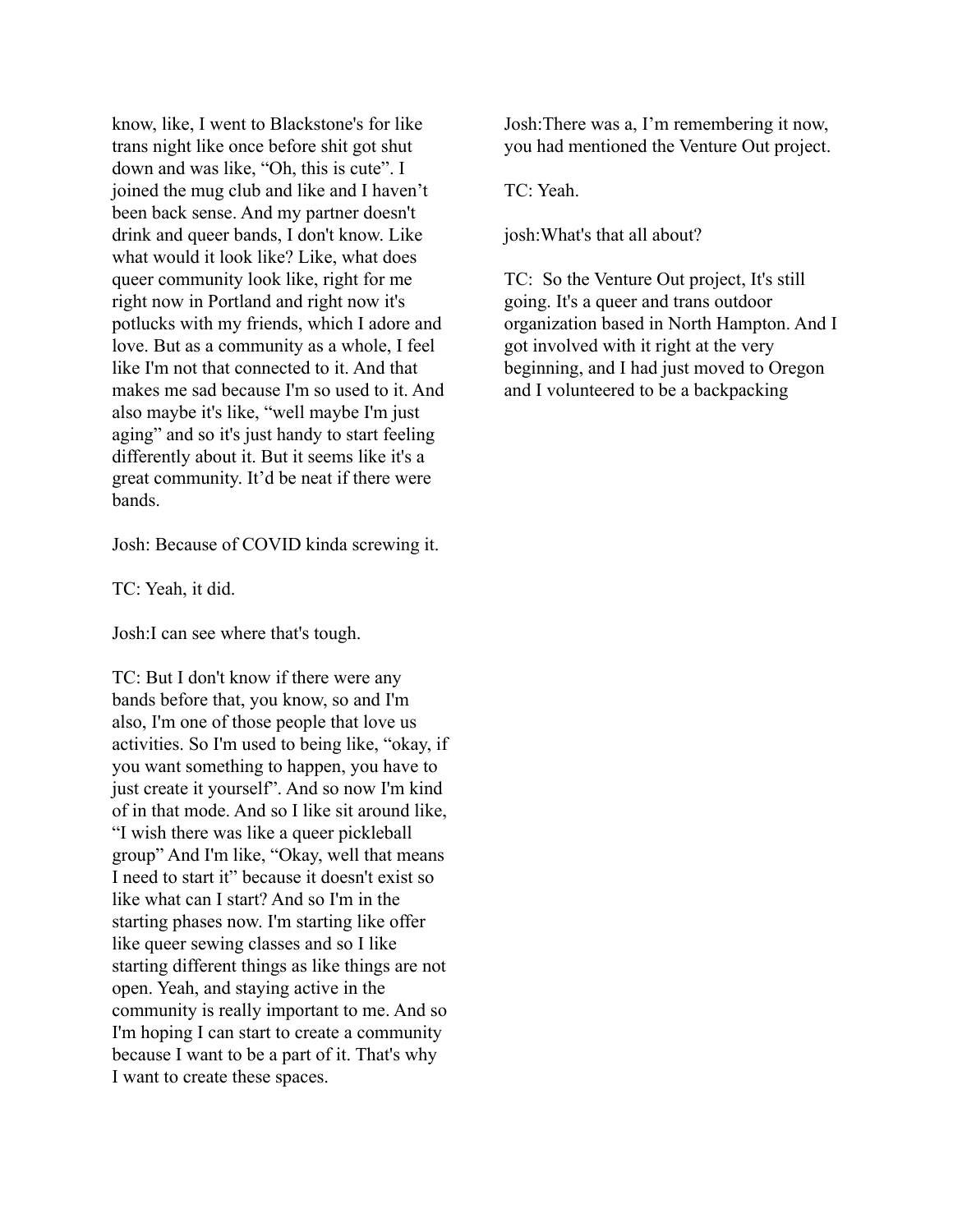instructor and my boss and I hit it off really well. And six months later he called me and was like, "Do you want to be my office manager remotely back in Oregon?" And I was like, "Absolutely". So the program grew to be in New England, but also in the Pacific Northwest because I was there. So we were able to have programming on both sides of the country. It was great. I did it for… well in the end almost six years. And again, to move back right before the pandemic and the pandemic just kind of shut everything down. So we were just kinda really dormant. And at that point I was, I think I was like, "I did not, I'm not one of those people that loved remote work". I know a lot of people that do and I suffered greatly like I was always used to being remote but I was used to, like, going to, like, a work space. So I have a work space in downtown Portland. I'm used to, like, going out and being around people as an extrovert. You do that right? And that killed me. And so I quit because I needed to go back into work. So I've since done some other things, but yeah, I left that position almost a year ago now.

Josh: So being in the outdoors was always instrumental in your upbringing, I'm assuming. So, that's been a thing for you.

TC: Yeah, it's interesting. I did an interview once about sort of my outdoor journey. As of, kind of, I don't know, I was kind of an out of shape kid, but we lived next to Acadia and my dad, every once in a while, he'd try to get the family together. But we were, as a family, terrible. Everyone was screaming and crying. So he would take me out and then eventually he got me the AMC ME Mountain Guide. And I just was like, "I'm going to hike every mountain in Acadia". And for some weird reason, my body can just hike mountains. And even at the height of, like, not being in shape, I still, just

something, I just can hike mountains. It's this weird thing my body can do. And also being outside, at that time, I was harassed almost on a daily basis. So, you know, in high school. So being in the woods and the mountains, it felt really safe.

Josh: So is that like a way for you to literally escape? Is that how it started? Or were you always just into the outdoors?

TC: I think that's kind of how it started. But then there was this other piece of it was that I was a skater in the natural transition once snowboarding became kind of like popular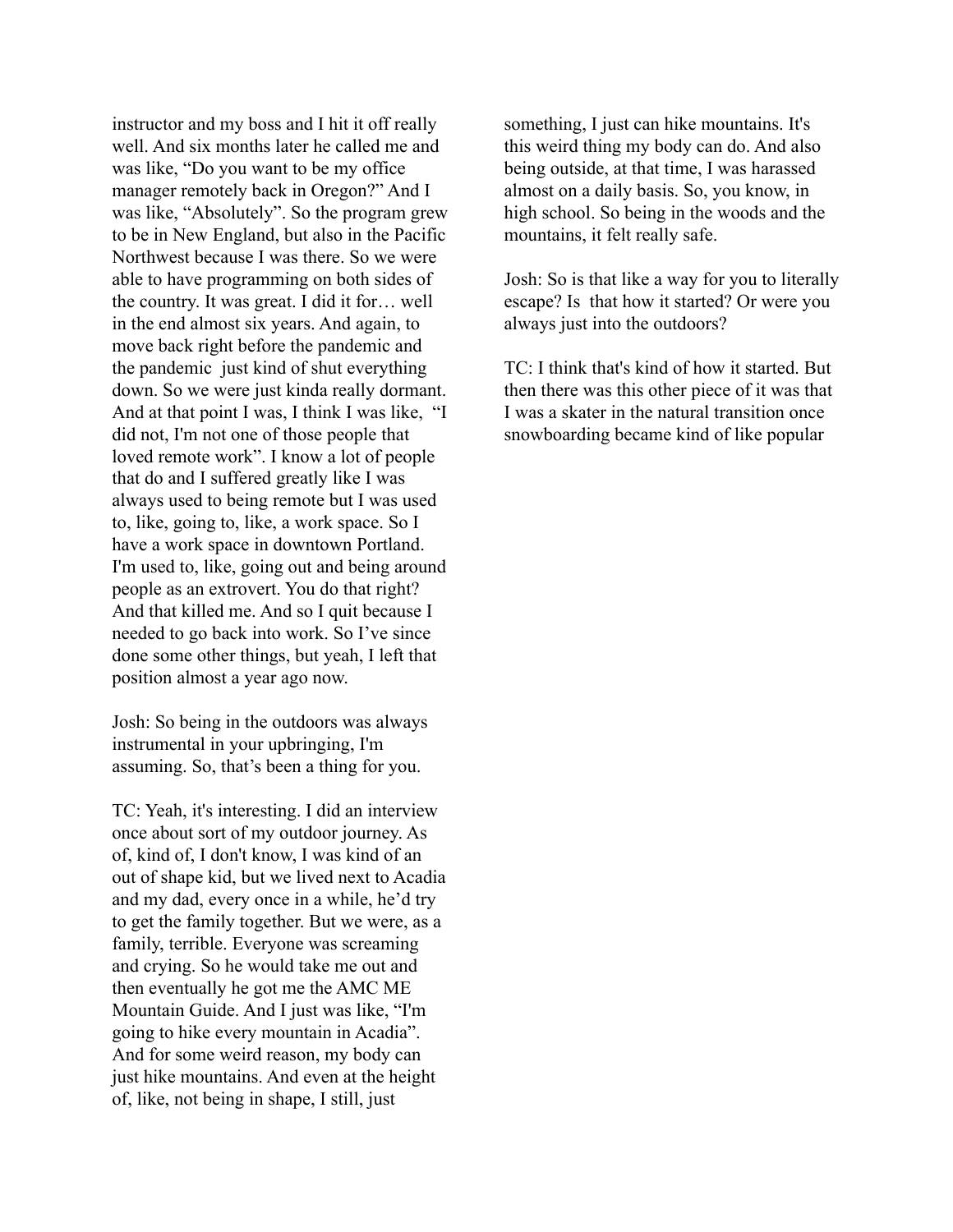enough so, you know, like my brother and I got snowboards and I saved up all my babysitting money and got a used one and we'd ride it at Herman, up near Bangor. I don't even know if it's open anymore. And I became really good and I was just obsessed. You know, it's the kind of thing where you'd snowboard all day and then you'd go home and read the magazines and just like the thing where you think about your sport all the time. I just had visions of snowboarding and that's and that's what drove me to go to Farmington at that. And I had never even actually skied at the big mountains. I was, I only had access to small mountains. And I remember my parents didn't buy me a lot of things, but I remember when I went to college, they bought me a pair of snowboarding boots. So at that point I had just been snowboarding and Sirells and, and I felt like it was such I mean,I think I probably don't remember, but for me it was such a big deal. But I was like, "Here, we support your weird sport that you do" because again, I didn't come from a family of skiers. This was a thing that I ventured out on my own and discovered. So I think becoming that mountain sport then turned into like meeting other people and then starting to backpack and I started to mountain bike and then you just, you know, it's like the gate, yeah.. And then you just start doing them all and then you just…

Josh: Do you still board today?

TC: I do. Yeah. I broke my arm pretty seriously ten years ago. So I… my board stays on the ground. Yeah. Yeah. I used to do tricks and shred.

Josh: Do you have a favorite place to go to?

TC: I mean, my heart says Sugarloaf.

Josh: Yeah.

TC: I mean, in terms of Maine, but that's because of Farmington and now it's just the snow is, just not.. I mean, even in the nineties, I only got into the snowfields once, you know I used to ski the trees up there. And I don't know, I went to Saddleback last year and we had a few days, but powder is just not… Colorado's really good.

Josh: You're skiing on ice out here.